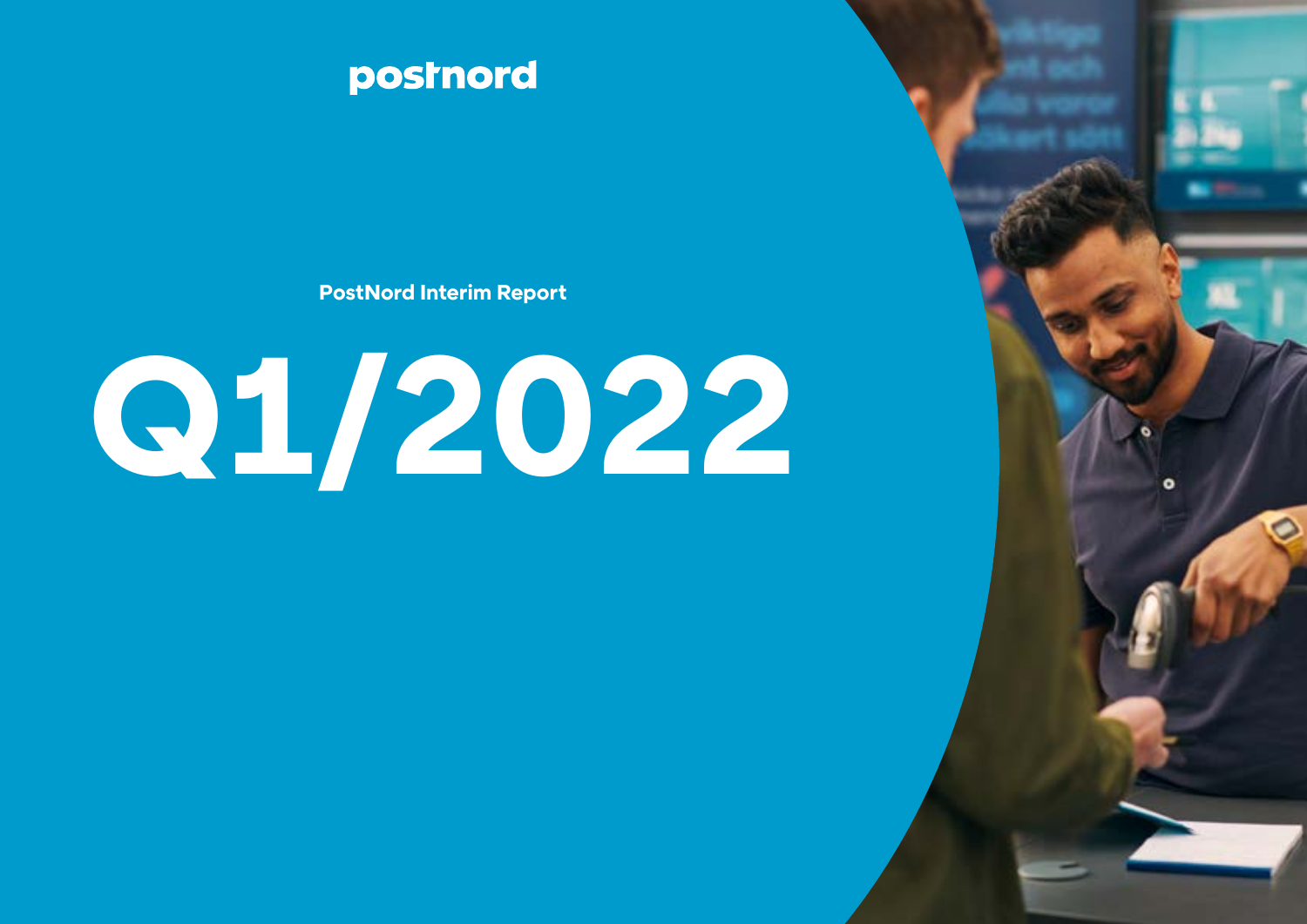# **Income affected by sharp downturn in e-commerce market**

Income decreased as a result of a sharp fall in parcel volumes, lower mail volumes and increased transport costs. Within the framework of PostNord's updated sustainability agenda, the organization is working at a high level of intensity.

### **First quarter 20221**

- Net sales totaled SEK 9,772 million (10,187), a decrease of -6 percent (12) in fixed currency for like-for-like units
- Overall, parcel volumes decreased by -10 (30) percent due to lower business-to-consumer volumes
- Mail volumes decreased by -13 percent (-10)
- Operating income (EBIT) totaled SEK 98 million (878)



PostNord's ambitious sustainability work was recognized when Swedish consumers once again voted PostNord the most sustainable logistics brand in the European Sustainable Brand Index survey.

|                                               | January-March |        | Like-for-like       |  |
|-----------------------------------------------|---------------|--------|---------------------|--|
| SEKm, unless otherwise indicated <sup>2</sup> | 2022          | 2021   | change <sup>3</sup> |  |
| Net sales                                     | 9.772         | 10.187 | $-6%$               |  |
| Operating income (EBIT)                       | 98            | 878    | $-89%$              |  |
| Adjusted operating income (adjusted EBIT)     | 98            | 805    | $-88%$              |  |
| Income before tax                             | 52            | 830    |                     |  |
| Net income for the period                     | 14            | 718    |                     |  |
| Earnings per share (SEK)                      | 0.01          | 0.36   |                     |  |
| Cash flow from operating activities           | 225           | 1.134  |                     |  |
| Net debt ratio, % <sup>4</sup>                | $-26$         | $-7$   |                     |  |
| Return on capital employed (ROCE), %          | 13.0          | 22.9   |                     |  |

<sup>1</sup> *Unless otherwise stated, the report comments on developments in January–March 2022 compared to the same period in 2021.*

<sup>2</sup> *For definitions, see Note 8.*

<sup>3</sup> *"Like-for-like" refers to the change in fixed currency for comparable units.*

<sup>4</sup> *Net debt ratio, including pensions but excluding lease liabilities*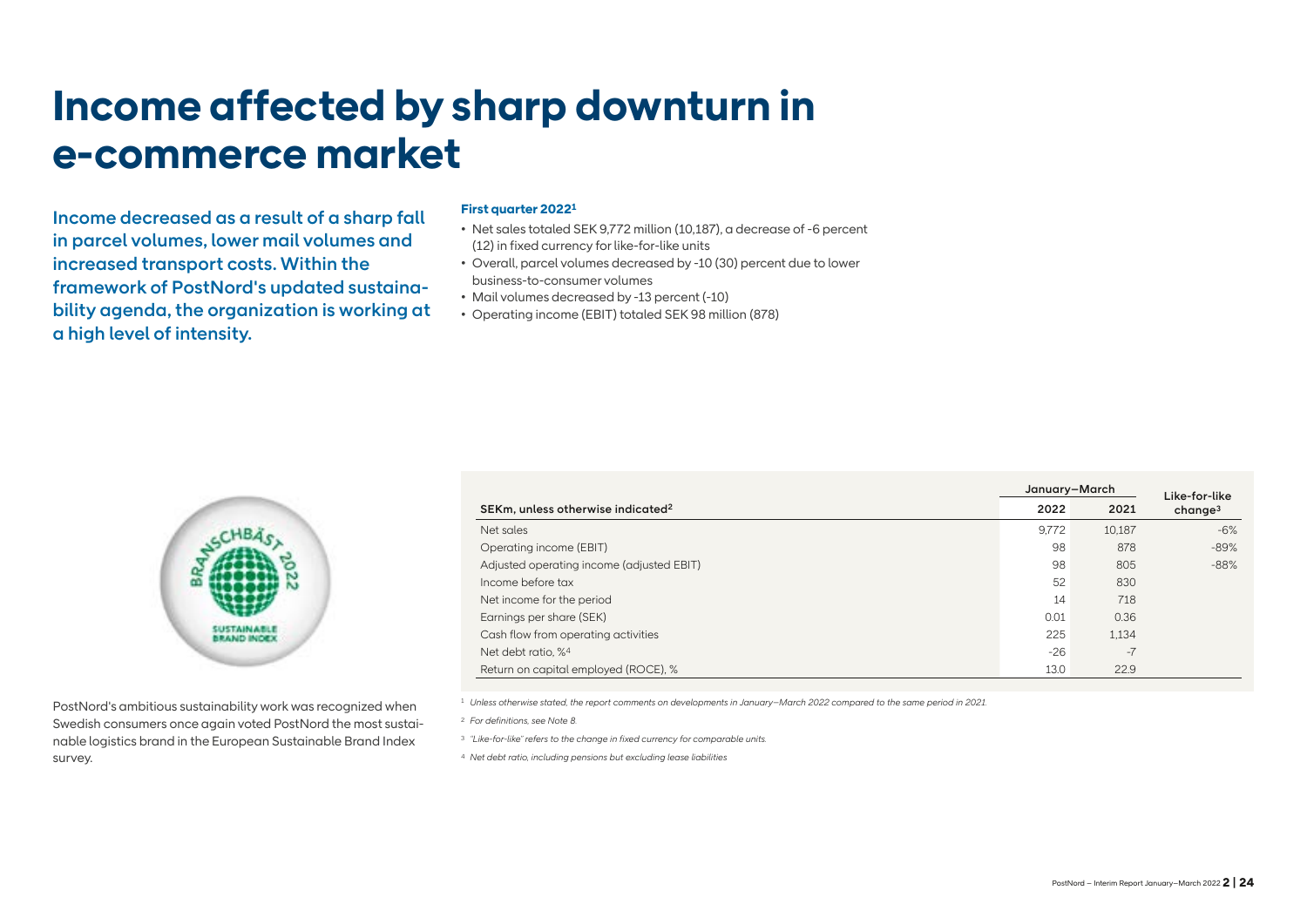# **Comments by the President and Group CEO**

### **Income impacted by sharp downturn in e-commerce market**

The Group's sales in the first quarter amounted to SEK 9,772 million (10,187), representing a decrease of -6 percent from the previous year. Operating income for the quarter was SEK 98 million (878). The decrease in earnings is significant in relation to the first quarter of 2021, which was the Group's strongest ever.

 The decrease in income is mainly attributable to a sharp drop of -10 (30) percent in parcel volumes. The decrease in mail volumes, -13 percent (-10), also had a negative impact on income. Since the pandemic restrictions have been removed in the Nordic markets, we can see challenges in adapting capacity quickly enough to realign with the significant volume reduction this has caused. We see changed patterns of consumption since the lifting of pandemic restrictions, with retailers enjoying a boost at the expense of e-commerce. In addition, many people have chosen to spend money on travel and entertainment. The income was also negatively affected by periodically high sickness absence due to the COVID-19 pandemic. Although we were able to largely compensate for the increase in fuel prices, we were negatively affected by higher costs for purchased transport as a result of underlying increases in costs from suppliers.

 In order to fully adapt production capacity according to current parcel volumes, we make significant efforts to ensure the right staffing. We are also adding further measures within our transformation programs to increase the efficiency of the business. In parallel, we are implementing additional measures to compensate for transport-related cost increases.

 PostNord is undergoing a wide-ranging transformation towards a greener and more digital future. We are pursuing our strategy and continuing to invest to further strengthen our position in the long-term growing e-commerce market.

### **Measures to assist Ukraine and follow up EU-approved sanctions**

We are deeply concerned and saddened by the war Russia is waging in Ukraine and what it means both to the people who are fleeing and to those who remain inside the country. I recently attended a meeting with leaders of European postal operators, including the Ukraine's Ukrposhta, to be updated on the current situation and the efforts that have been made and are needed to help Ukraine. PostNord is providing support in the form of transport resources and allowing the public to send relief parcels free of charge from Sweden and Denmark, which Ukrposhta will then deliver to those most in need. We have also decided to temporarily stop all mail and parcel movements to and from Russia and Belarus until we can be sure that our shipments comply with the sanctions approved by the EU.

### **Development and optimization of offerings in line with the strategy**

As part of our strategy, we are constantly developing our offerings to provide for the long-term growth of e-commerce and future customer needs. We are continuing to strengthen the parcel business through investments in our terminals in Norway and Finland and the continued roll-out of parcel lockers. We now have more than 7,000 parcel lockers in operation across the Nordic region, alongside our established home and service point deliveries.

Implementation of alternate day deliveries in Sweden, which include letters, newspapers and advertising mail, is progressing according to plan and will be fully operational before the summer. In Denmark, our contract with the Danish State to provide the universal postal service runs until December 31, 2022. We are in dialogue with the Danish State regarding a new contract, with continued compensation for providing the universal postal service, as of January 1, 2023.

#### **Focused work on our updated sustainability agenda**

In the quarter, the Board of Directors approved a new sustainability agenda that will clearly contribute to positive change for the people around us, radically reduce the climate footprint of our transport in the Nordic market and make a fossil-free business possible by 2030.

Also in the quarter, we decided to invest in 240 electric vans and a similar number of charging stations, as well as 28 biogaspowered trucks. In addition, we conducted tests withSustainable Aviation Fuel for mail flights. Access to sustainably produced biofuels is vital to PostNord's climate transition. Against that background, we have sought to mobilize public opinion in favor of an extended tax exemption for clean biofuels on the Swedish market. In the quarter, the Swedish government announced its intention to apply to the European Commission for a ten-year State aid authorization to exempt highly blended liquid biofuels from taxation.



Annemarie Gardshol, President and Group CEO

After the end of the quarter, it was announced that our plan to reduce our overall climate footprint had been endorsed by the Science Based Targets initiative. This is an important recognition that we are contributing to the necessary climate transition in the world and that we are working in line with the Paris Agreement to keep global warming below 1.5 °C.

Our third-party logistics business has entered into a partnership to use AI to determine optimal packaging sizes and reduce the volume of air in transport movements. We have also signed an agreement with Tradera to facilitate trade in second-hand products in the context of the circular economy. It is gratifying that our focused sustainability work has been rewarded, most recently by Swedish consumers once again naming us the most sustainable logistics brand in the European Sustainable Brand Index.\*

Finally, I would like to thank all our employees for their unyielding commitment, and our customers for their continued trust!

# Annemarie Gardshol

President and Group CEO

\* *Conclusion in the brand study Sustainable Brand Index B2C.*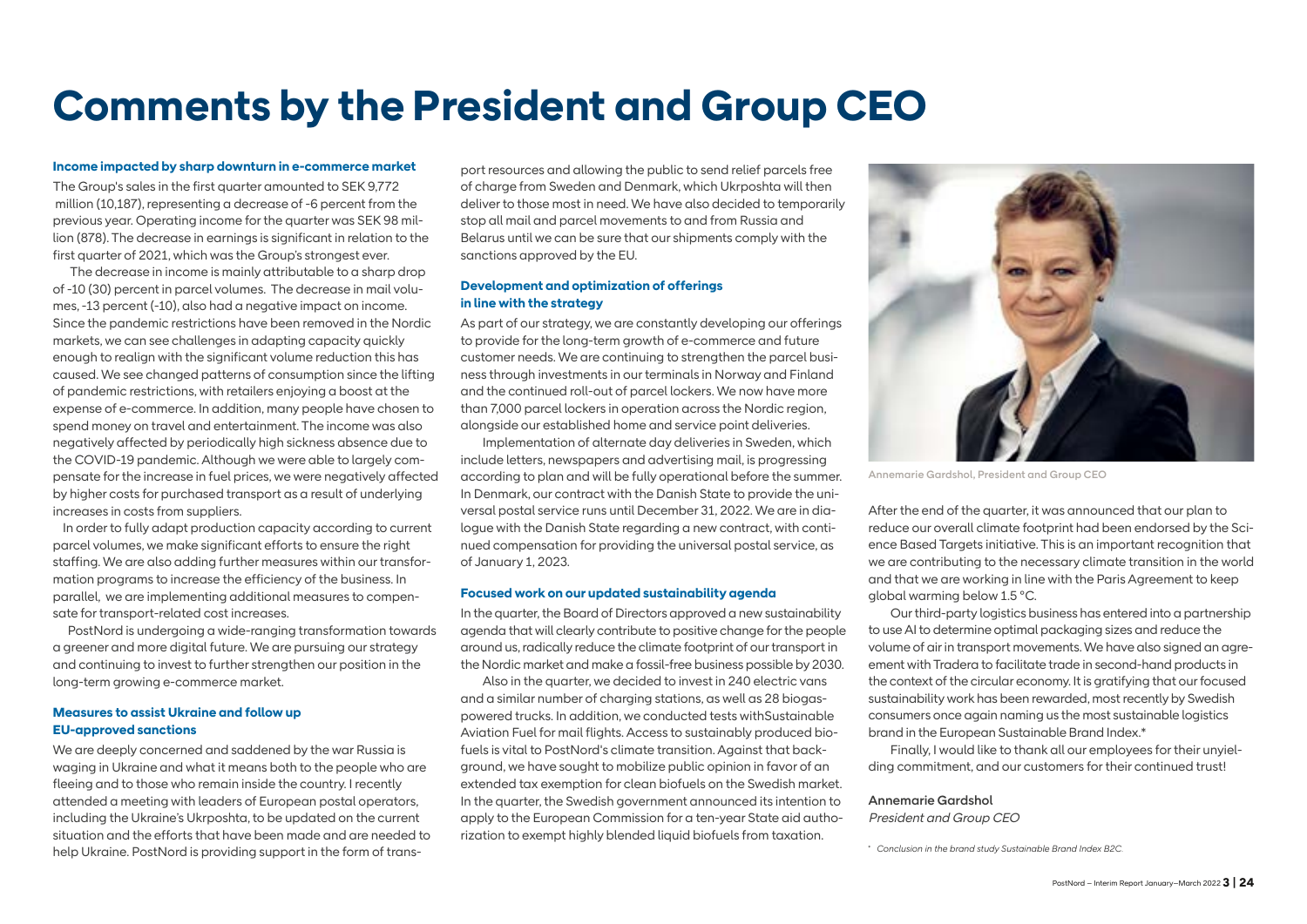# **Net sales and income**

### **Net sales**

Net sales totaled SEK 9,772 million (10,187) in the year's first quarter, a decrease of -6 percent in fixed currency for like-for-like units.

Parcel volumes decreased in the quarter as a result of the phasing out of restrictions relating to the COVID-19 pandemic. In all, 59 million (65) parcels were handled during the quarter, a decrease of -10 percent (30). Volumes to business-to-consumer customers decreased by -14 percent (40), while volumes to business-to-business customers increased by 3 percent (5).

The decrease in mail volumes accelerated slightly in the quarter to -13 percent (-10), driven by increased digitalization.

Other operating income decreased to SEK 285 million (360), mainly due to the previous year's capital gains from the sale of properties, plus lower foreign exchange gains. Government payments related to the COVID-19 pandemic increased by SEK 27 million to SEK 59 (32) million.



#### **Income**

Operating income totaled SEK 98 million (878) in the first quarter, representing an operating margin of 1.0 percent (8.6). Income was negatively impacted by lower volumes in both parcels and mail businesses. The transition to a lower production capacity was complicated by periods of high levels of sickness absence in the quarter due to the COVID-19 pandemic. Income was also negatively affected by higher costs for purchased transport as a result of rising inflation.

Adjusted operating income totaled SEK 98 million (805). Net financial items totaled SEK -45 million (-48), mainly consisting of interest expense in connection with leases, pensions and loans. Tax for the period totaled SEK -38 million (-112) and income for the period was SEK 14 million (718).

The return on capital employed (ROCE) was 13.0 percent (22.9). The change is mainly attributable to the decrease in income during the quarter.



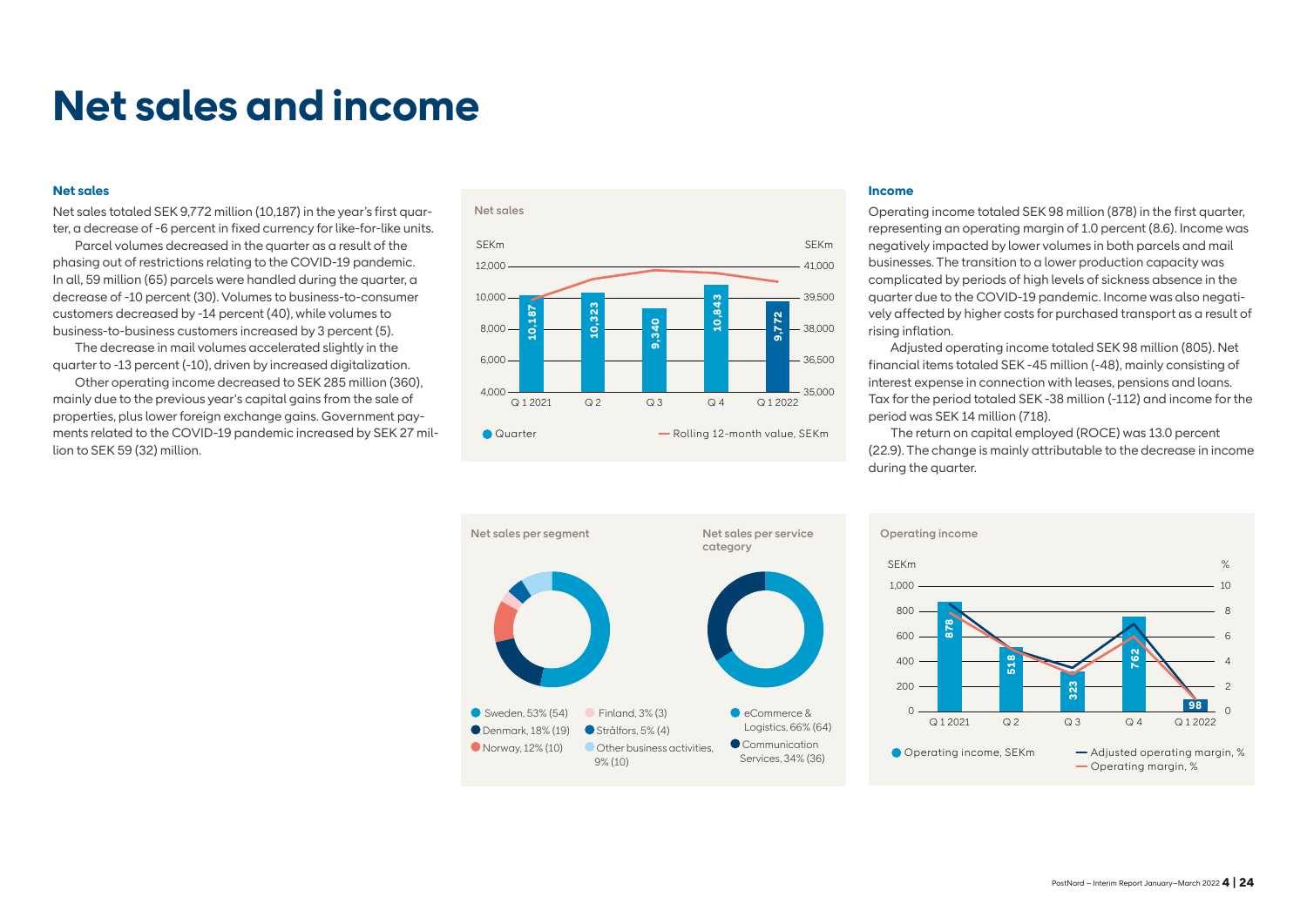# **Cash flow and financial position**

### **Cash flow**

Cash flow from operating activities totaled SEK 225 million (1,134) in the first quarter. The change relates mainly to the income for the period, payment of the Group's provision for restructuring in Denmark, a lower credit received from Postens Pensionsstiftelse (the Sweden Post Pension Foundation), which was offset by a refund of previously paid preliminary tax. The change in working capital was broadly on the same level in the quarter and compared to the preceding year. Trade receivables decreased due to lower sales. IT problems at one of the Group's banks delayed payments scheduled for December 30, 2021. As a result, the Group had higher supplier payments in the first quarter than in a normal quarter.

Cash flow from investing activities totaled SEK -617 million (-183). The year-on-year increase mainly related to investments in the terminal network in Norway and increased investments in vehicles and parcel lockers.

 Cash flow from financing activities totaled SEK -872 million (-370). Repayment of loans amounted to -503 million (-30) and repayment of leasing debt to SEK-369 million (-340).

### **Net debt**

The Group's net debt, including pensions and lease liabilities, decreased by SEK 898 million in the first quarter mainly due to a lower pension liability, and increased at year-end due to the aforementioned delayed supplier payments. Liabilities related to pensions and disability pension plans decreased by SEK 1,723 million in the quarter, from SEK 1,281 million to SEK -442 million, mainly due to an increase in the discount rate. The assumed rate of inflation for the pension debt increased during the quarter, partially offsetting the reduction in the liability.

The net debt ratio including pensions and lease liabilities was 28 percent (74). The Group's net debt ratio excluding lease liabilities was -26 percent (-7). Financial preparedness at the end of the quarter totaled SEK 6,979 million (8,821), including cash and cash equivalents of SEK 4,979 million (6,821) and unutilized credit facilities of SEK 2,000 million (2,000).

Net debt net debt ratio





#### Net debt

| SEKm, unless otherwise indicated <sup>1</sup>             | Mar. 31.<br>2022 | Dec. 31.<br>2021 | Sept. 30.<br>2021 | June 30.<br>2021 | Mar. 31.<br>2021 |
|-----------------------------------------------------------|------------------|------------------|-------------------|------------------|------------------|
| Interest-bearing liabilities                              | 8.693            | 9.134            | 9.226             | 10.049           | 10,322           |
| Pensions and disability pension plans                     | $-442$           | 1.281            | 707               | 1.360            | 2.392            |
| Long- and short-term investments                          | $-285$           | $-288$           | $-287$            | $-290$           | $-291$           |
| Cash and cash equivalents                                 | $-4.979$         | $-6.242$         | $-6,238$          | $-6,979$         | $-6,821$         |
| Net debt incl. pensions and lease liabilities             | 2.987            | 3.885            | 3.408             | 4.140            | 5.602            |
| Net debt ratio incl. pensions and lease liabilities       | 28%              | 43%              | 36%               | 48%              | 74%              |
| Net debt incl. pensions but excl. lease liabilities       | $-2.852$         | $-1.892$         | $-2.462$          | $-1.704$         | $-521$           |
| Net debt ratio incl. pensions but excl. lease liabilities | $-26%$           | $-20%$           | $-25%$            | $-19%$           | $-7\%$           |

<sup>1</sup> *See specification in Note 8.*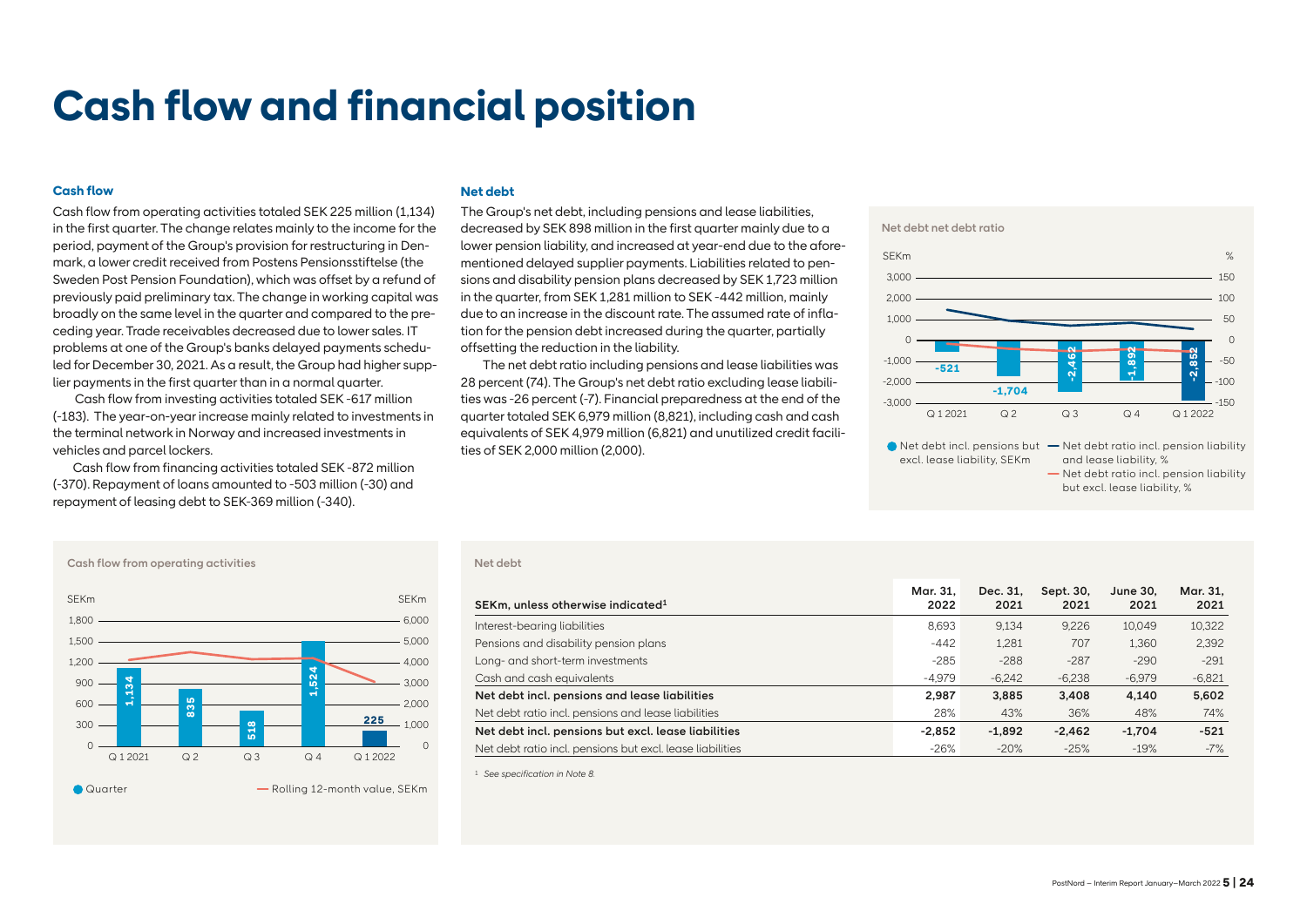# **Sustainability information**

## **Equity**

The Group's equity increased to SEK 10,581 million from SEK 9,133 million on December 31, 2021. The change in the quarter related to income of SEK 14 million for the period, revaluation of SEK 1,290 million net in the pension commitment net after tax and translation differences of SEK 144 million.

# **Parent Company**

The Parent Company conducted limited operations, in the form of intra-Group services. No external net sales were recognized during this or the corresponding quarter last year. Net income for the period totaled SEK 2 million (-2)



**As a major logistics player, PostNord takes responsibility for helping to bring about sustainable development in the sector. Our updated sustainability agenda will contribute to positive change for the people around us and radically reduce the climate footprint of transport on roads in the Nordic region. One ambition is to lead the mail and logistics sector into the lowcarbon economy by becoming fossil-free by no later than 2030. We look after the health and safety of our employees and suppliers and strive for equality and inclusion.** 

### **Employees**

The average number of employees (FTEs) was 27,015 (27,698), a decrease from the corresponding period last year.

Sickness absence averaged 7.1 percent (6.4) on a rolling 12-month basis, where the impact of each individual month is limited. At the end of the quarter, the proportion of women at management levels 1–3 was 37 percent (37). At levels 4–6, the figure was 32 percent (32).

### **Sustainable supply chain**

PostNord has taken further ambitious steps in advancing its agenda, which means that from Q1 2022 we are using a new way to report on fair procurement. The Responsible Procurement Index (RPI) shows how the purchasing process and sustainability in the supply chain are closely linked. The RPI consists of three underlying CPIs – central purchasing, national road transport purchasing and supply chain sustainability. The first two CPIs address supplier loyalty and procurement in accordance with our purchasing policy. The last of the CPIs addresses the extent to which purchasing volumes from significant suppliers are procured from those who accept and comply with the PostNord Supplier Code of Conduct. The overall RPI result for PostNord in Q1 2022 is 91. The target for 2022 is to achieve an index result of 92.

### **Climate impact**

Carbon dioxide emissions for the quarter decreased by 12 percent, compared to the corresponding quarter in 2021, to 60,715 tons. Compared to the first quarter of the base year, 2020, carbon dioxide emissions decreased by 20 percent. PostNord's total energy consumption in the quarter (including both transportation and use of premises) totaled 422,062 MWh. Renewable energy accounted for 43 percent of total energy consumption during the quarter. PostNord's climate transition requires the Company's investments to be steered in a green direction. Work is in progress on classifying and monitoring PostNord's operations in accordance with the EU's taxonomy and taxonomy regulation.

*Read more about our ambitious sustainability work at postnord.com.*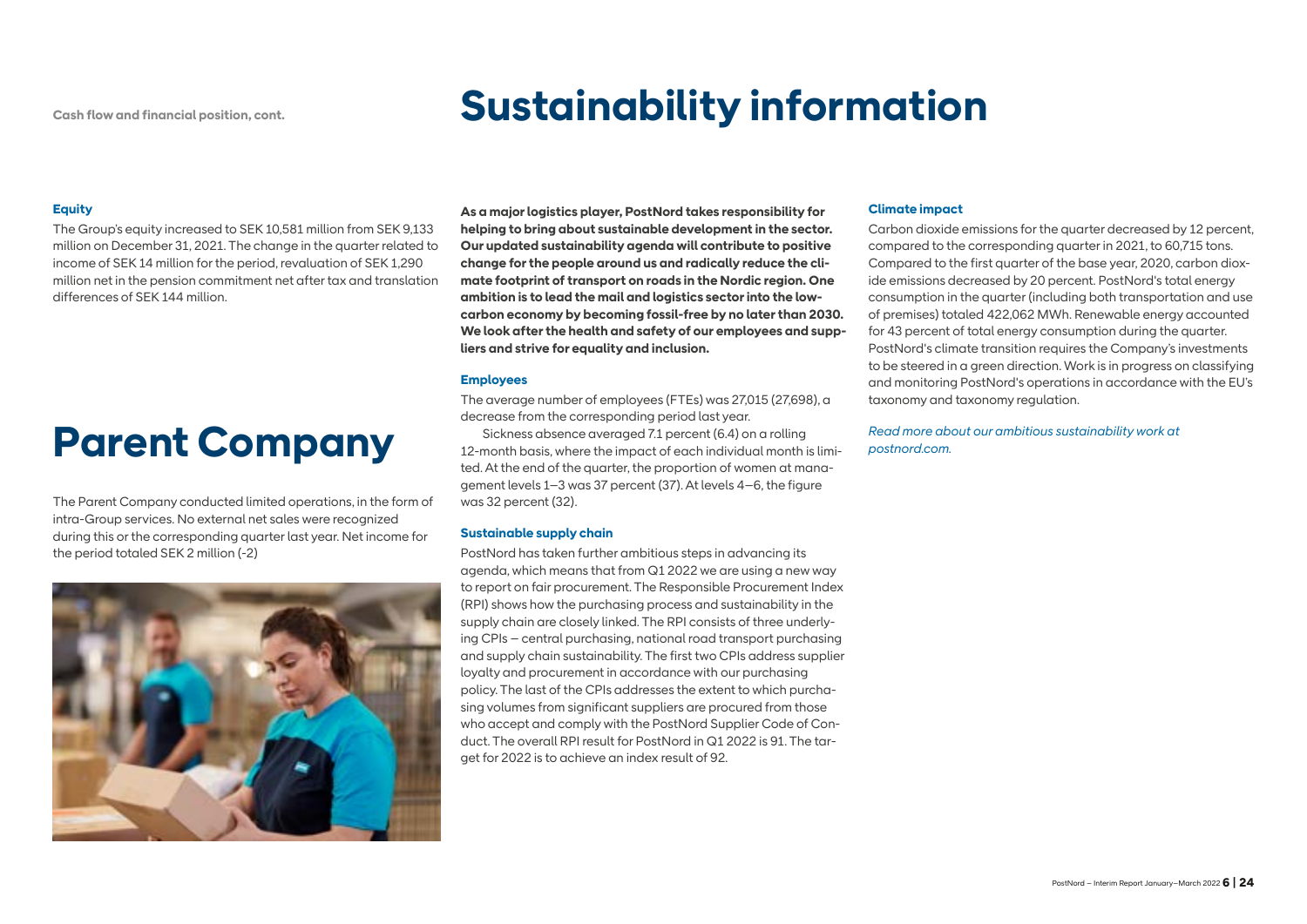# **PostNord Sweden**

Net sales totaled SEK 5,830 million (6,184) in the quarter, a decrease of -6 percent (10) for like-for-like units. The e-Commerce & Logistics business grew by 3 percent, driven by increased sales in the third-party logistics and groupage cargo businesses. Businessto-consumer volumes, on the other hand, decreased sharply as a result of the lifting of pandemic restrictions and a partial shift in people's patterns of consumption. Parcel volumes decreased on aggregate by -7 percent (22). The relative slowdown of negative volume growth in letter services caused by the COVID-19 pandemic has now ended and ongoing digitalization resulted in mail volumes decreasing by -14 percent (-9).

Operating income totaled SEK 187 million (568) in the quarter. The weaker performance was mainly due to challenges in adapting capacity sufficiently in line with the reduced volumes of mail and parcels. High sickness absence in the quarter due to the COVID-19 pandemic added to the challenging conditions for planning in production. In addition, income was adversely affected by rising inflation, which has led to higher prices in the supply chain for vehicles, transport and purchased services. The increase in fuel prices has not been fully offset. Delivery quality for mail was recorded at 97.3 percent (97.5) in the quarter. Delivery quality for parcels was 94.5 percent (95.7) in the quarter.





97.3%

Delivery quality, mail. Legal requirement 95% Period January–March 2022

| v,vvv<br>6,184<br>6,73<br>$\boldsymbol{z}$<br>$\frac{8}{3}$<br>च<br>4,500<br>,428<br>6<br>$\overline{\phantom{a}}$<br>Ņ<br><b>PZ</b><br>$\infty$<br>ιo<br>$\overline{6}$<br><b>SC</b><br>$3,000 -$<br>ဖာ<br>ம<br>$1,500 -$<br>$\overline{c}$<br>eCommerce & Logistics,<br>$\circ$<br>$\Omega$<br>59% (55)<br>Q <sub>2</sub><br>Q <sub>3</sub><br>Q <sub>2</sub><br>Q <sub>1</sub><br>Q <sub>3</sub><br>$Q_4$<br>Q <sub>1</sub><br>$Q_4$<br>Q <sub>1</sub><br>2020<br>2021<br>2022<br>Communication Services.<br>41% (45)<br>- Adjusted operating margin, %<br>Net sales, SEKm |       |               | Legal requirement 95<br>Period<br>January-March 202 |
|-------------------------------------------------------------------------------------------------------------------------------------------------------------------------------------------------------------------------------------------------------------------------------------------------------------------------------------------------------------------------------------------------------------------------------------------------------------------------------------------------------------------------------------------------------------------------------|-------|---------------|-----------------------------------------------------|
|                                                                                                                                                                                                                                                                                                                                                                                                                                                                                                                                                                               |       | January-March | Like-for-like                                       |
| SEKm, unless otherwise indicated                                                                                                                                                                                                                                                                                                                                                                                                                                                                                                                                              | 2022  | 2021          | change                                              |
| Net sales                                                                                                                                                                                                                                                                                                                                                                                                                                                                                                                                                                     | 5,830 | 6.184         | $-6%$                                               |
| - Communication Services (external)                                                                                                                                                                                                                                                                                                                                                                                                                                                                                                                                           | 2,199 | 2,447         | $-10%$                                              |
| - eCommerce & Logistics (external)                                                                                                                                                                                                                                                                                                                                                                                                                                                                                                                                            | 3,141 | 3,041         | 3%                                                  |
| - Intra-Group                                                                                                                                                                                                                                                                                                                                                                                                                                                                                                                                                                 | 490   | 697           | $-30%$                                              |
| Operating income (EBIT)                                                                                                                                                                                                                                                                                                                                                                                                                                                                                                                                                       | 187   | 568           |                                                     |
| Operating margin, %                                                                                                                                                                                                                                                                                                                                                                                                                                                                                                                                                           | 3.2   | 9.2           |                                                     |
| Items affecting comparability                                                                                                                                                                                                                                                                                                                                                                                                                                                                                                                                                 |       |               |                                                     |
| Adjusted operating income (adjusted EBIT)                                                                                                                                                                                                                                                                                                                                                                                                                                                                                                                                     | 187   | 568           |                                                     |
| Adjusted operating margin, %                                                                                                                                                                                                                                                                                                                                                                                                                                                                                                                                                  | 3.2   | 9.2           |                                                     |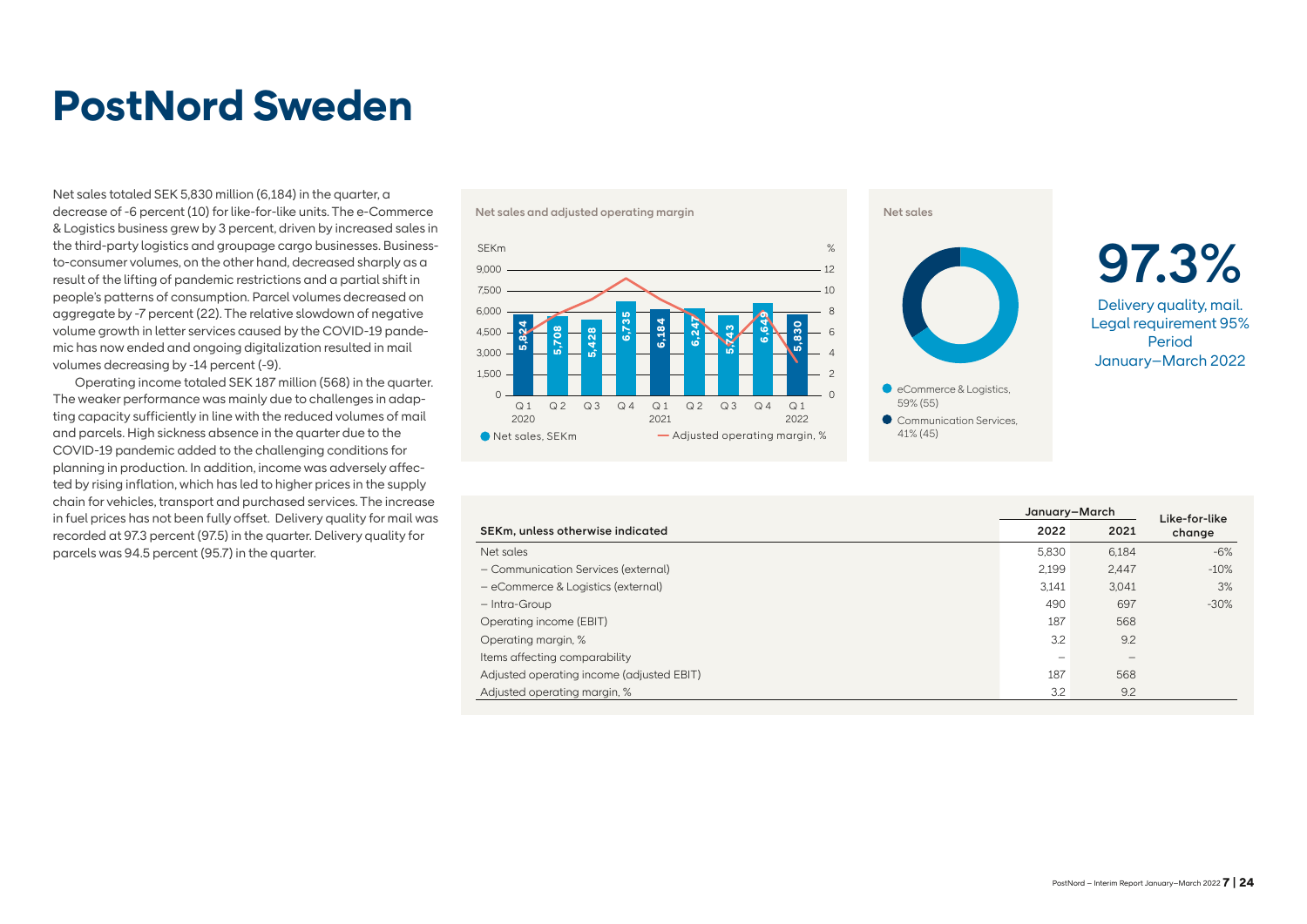# **PostNord Denmark**

Net sales totaled SEK 1,966 million (2,163), a change of -12 percent (24) in fixed currency for like-for-like units.

Mail volumes decreased by -9 percent (-15). The quarter was marked by a further sharp fall in import mail due to the abolition of the minimum VAT threshold for purchases of goods outside the EU, while the decline in domestic mail was more modest. Parcel volumes decreased by -17 percent (57), as business-to-consumer demand decreased in line with the opening up of Danish society, in combination with reduced consumer purchasing power.

Operating income totaled SEK -85 million (194). Adjusted operating income was recorded at SEK -85 million (121). The decrease in income was mainly due to sharply reduced volumes in businessto-consumer parcels. In addition, income was negatively affected by lower mail volumes and higher costs in the business. Compensation for the universal service obligation (USO) was also lower in the quarter.

Delivery quality of the "Brevet" service in the quarter was 97.6 percent (95.9). Delivery quality in parcels for the quarter was 95.5 percent (95.5).





97.6%

Delivery quality, "Brevet". Legal requirement 93% Period January–March 2022

| 2,000<br>i۵<br>2,163<br>$\overline{c}$<br>0.58<br>966<br>832<br>1,864<br>838<br>$1,500 -$<br>$\circ$<br>$\mathbf{N}$<br>$-2$<br>1,000<br>$-4$<br>500<br>$-6$<br>eCommerce & Logistics,<br>$-8$<br>$\Omega$<br>64% (62)<br>Q <sub>2</sub><br>Q <sub>3</sub><br>$Q_4$<br>Q <sub>1</sub><br>Q <sub>2</sub><br>Q <sub>3</sub><br>Q <sub>4</sub><br>Q <sub>1</sub><br>Q <sub>1</sub><br>2020<br>2021<br>2022<br>Communication services.<br>36% (38)<br>Net sales, SEKm<br>- Adjusted operating margin, % |        |               | Delivery quality, "Breve<br>Legal requirement 939<br>Period<br>January-March 2022 |
|-----------------------------------------------------------------------------------------------------------------------------------------------------------------------------------------------------------------------------------------------------------------------------------------------------------------------------------------------------------------------------------------------------------------------------------------------------------------------------------------------------|--------|---------------|-----------------------------------------------------------------------------------|
|                                                                                                                                                                                                                                                                                                                                                                                                                                                                                                     |        | January-March | Like-for-like                                                                     |
| SEKm, unless otherwise indicated                                                                                                                                                                                                                                                                                                                                                                                                                                                                    | 2022   | 2021          | change                                                                            |
| Net sales                                                                                                                                                                                                                                                                                                                                                                                                                                                                                           | 1,966  | 2,163         | $-12%$                                                                            |
| - Communication Services (external)                                                                                                                                                                                                                                                                                                                                                                                                                                                                 | 617    | 696           | $-14%$                                                                            |
| - eCommerce & Logistics (external)                                                                                                                                                                                                                                                                                                                                                                                                                                                                  | 1.091  | 1,156         | $-9%$                                                                             |
| - Intra-Group                                                                                                                                                                                                                                                                                                                                                                                                                                                                                       | 258    | 311           | $-20%$                                                                            |
| Operating income (EBIT)                                                                                                                                                                                                                                                                                                                                                                                                                                                                             | $-85$  | 194           |                                                                                   |
| Operating margin, %                                                                                                                                                                                                                                                                                                                                                                                                                                                                                 | $-4.3$ | 9.0           |                                                                                   |
| Items affecting comparability                                                                                                                                                                                                                                                                                                                                                                                                                                                                       |        | 72            |                                                                                   |
| Adjusted operating income (adjusted EBIT)                                                                                                                                                                                                                                                                                                                                                                                                                                                           | $-85$  | 121           |                                                                                   |
| Adjusted operating margin, %                                                                                                                                                                                                                                                                                                                                                                                                                                                                        | $-4.3$ | 5.6           |                                                                                   |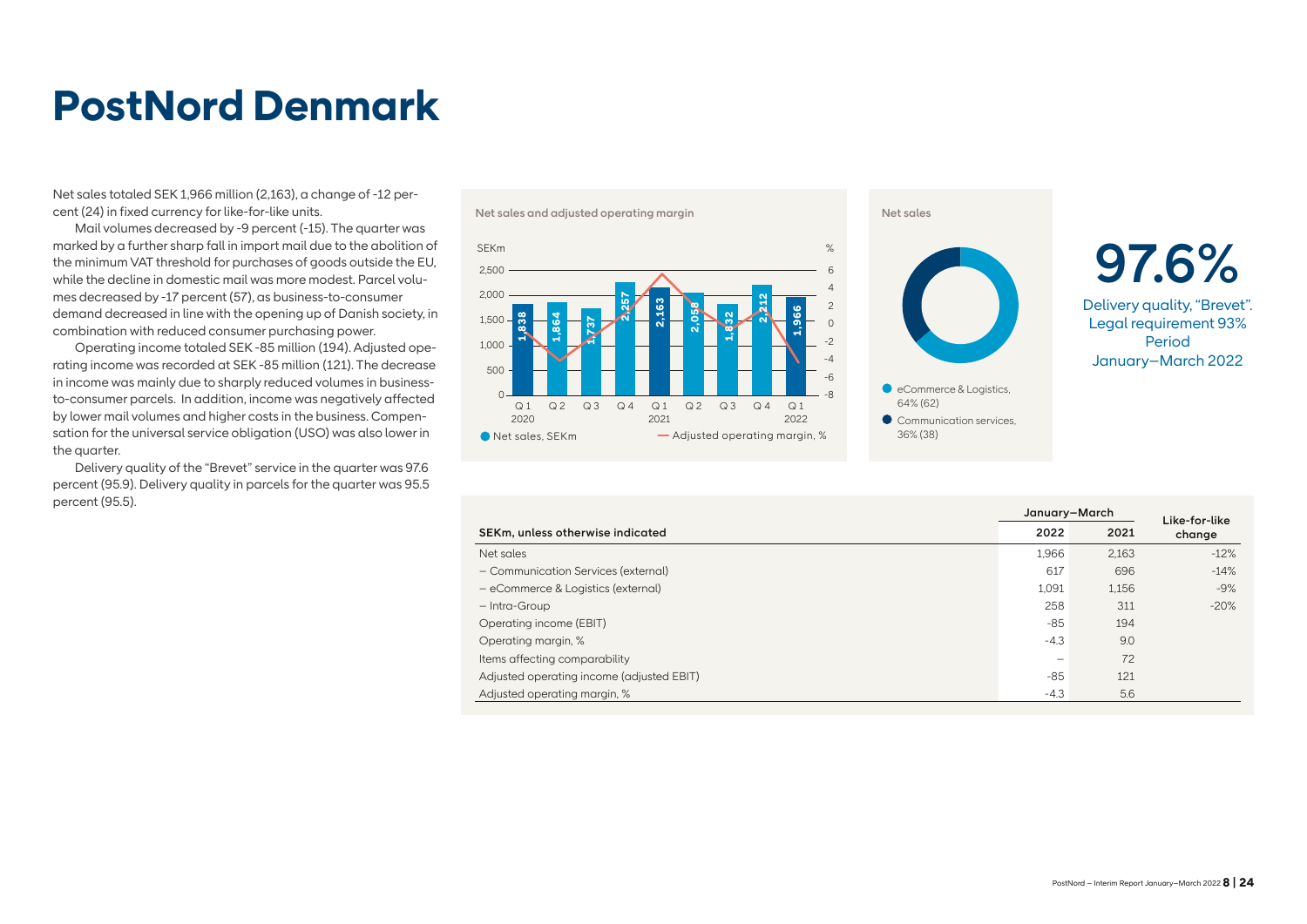# **PostNord Norway**

# **PostNord Finland**

Net sales totaled SEK 1,296 million (1,193), an increase of 1 percent (12) in fixed currency for like-forlike units. As a result of the easing of the COVID-19 pandemic restrictions in mid-January, business-toconsumer parcel volumes decreased by -7 (34) percent in the quarter, partly offset by growth of 19 percent (32) in business-to-business parcel volumes. Operating income totaled SEK 11 million (33). The lower income is attributable to high COVID-19-related morbidity rates in production operations, implementation costs for a new terminal in Bergen and realignment of production capacity according to the decline in volumes. Delivery quality was 92.2 percent (96.1) during the quarter. The deterioration in quality was mainly due to sickness absence in production operations.



|                                           | January-March |       | Like-for-like |  |
|-------------------------------------------|---------------|-------|---------------|--|
| SEKm, unless otherwise indicated          | 2022          | 2021  | change        |  |
| Net sales                                 | 1.296         | 1.193 | 1%            |  |
| - Communication Services (external)       | 19            | 23    | $-21%$        |  |
| - eCommerce & Logistics (external)        | 1.049         | 967   | 1%            |  |
| - Intra-Group                             | 228           | 203   | 5%            |  |
| Operating income (EBIT)                   | 11            | 33    |               |  |
| Operating margin, %                       | 0.9           | 2.8   |               |  |
| Items affecting comparability             |               |       |               |  |
| Adjusted operating income (adjusted EBIT) | 11            | 33    |               |  |
| Adjusted operating margin, %              | 0.9           | 2.8   |               |  |

Net sales totaled SEK 347 million (331), an increase of 1 percent (11) in fixed currency for like-for-like units. Sales in the logistics business increased, mainly due to increased deliveries to the healthcare sector. Parcel volumes decreased by -2 percent (11), driven by lower volumes of business-to-consumer imports. Operating income totaled SEK -22 million (2). The lower income was attributable to increased costs related to the start-up of a new terminal in Tampere, changes in the product mix, increased staffing for the TPL business and the generally high level of costs in the supply chain. Delivery quality was 89.1 percent (96.2) for the quarter. The deterioration in quality was mainly due to sickness absence in production operations.



|                                           |        | January-March  |                         |  |
|-------------------------------------------|--------|----------------|-------------------------|--|
| SEKm, unless otherwise indicated          | 2022   | 2021           | Like-for-like<br>change |  |
| Net sales                                 | 347    | 331            | $1\%$                   |  |
| - Communication Services (external)       | -      |                |                         |  |
| - eCommerce & Logistics (external)        | 247    | 232            | 3%                      |  |
| - Intra-Group                             | 100    | 99             | $-3%$                   |  |
| Operating income (EBIT)                   | $-22$  | $\overline{c}$ |                         |  |
| Operating margin, %                       | $-6.4$ | 0.6            |                         |  |
| Items affecting comparability             |        |                |                         |  |
| Adjusted operating income (adjusted EBIT) | $-22$  | $\overline{c}$ |                         |  |
| Adjusted operating margin, %              | $-6.4$ | 0.6            |                         |  |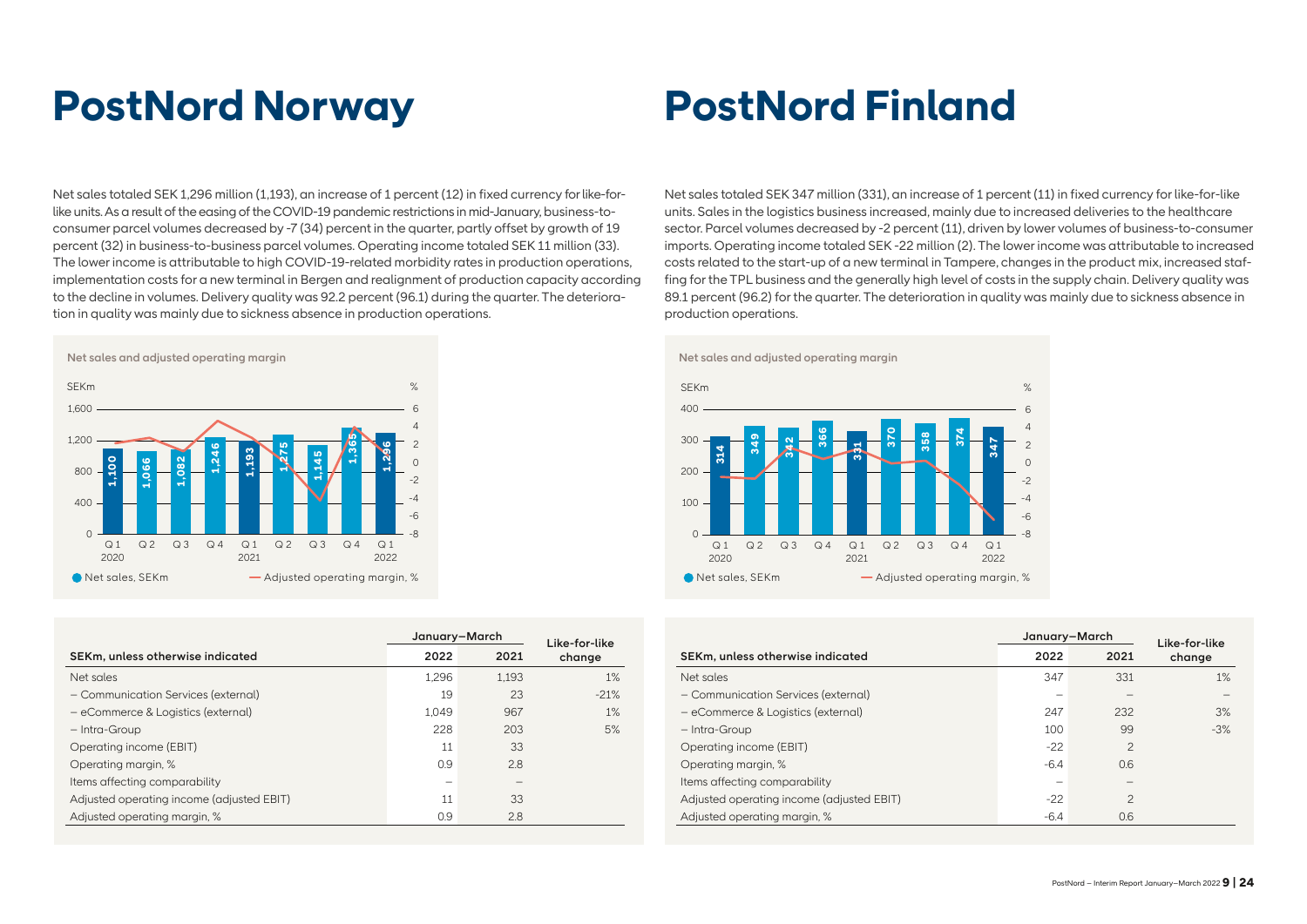# **PostNord Strålfors**

# **Other business activities**

Net sales totaled SEK 530 million (507), an increase of 2 percent (2) in fixed currency for like-for-like units. The long-term trend – a structurally declining market for printed matter and physical letters in the wake of digitalization – remains. Net sales are being positively impacted by continued growth in revenues from digital services and products. Operating income totaled SEK 36 million (38). The weaker operating income is in the main attributable to a lower gross margin associated with the product mix sold, increased service development costs in the growing digital business and a capital gain on the sale of a property in 2021.



|                                           | January-March |      | Like-for-like |  |
|-------------------------------------------|---------------|------|---------------|--|
| SEKm, unless otherwise indicated          | 2022          | 2021 | change        |  |
| Net sales                                 | 530           | 507  | 2%            |  |
| - Communication Services (external)       | 465           | 454  | $O\%$         |  |
| - Intra-Group                             | 65            | 53   | 23%           |  |
| Operating income (EBIT)                   | 36            | 38   |               |  |
| Operating margin, %                       | 6.8           | 7.5  |               |  |
| Items affecting comparability             |               |      |               |  |
| Adjusted operating income (adjusted EBIT) | 36            | 38   |               |  |
| Adjusted operating margin, %              | 6.8           | 7.5  |               |  |
|                                           |               |      |               |  |

Net sales totaled SEK 951 million (1,179), a decrease of -24 percent (41) in fixed currency for like-forlike units. As a result of increased transport costs, as well as declining volumes for some customers, sales and income for Direct Link decreased, compared with the first quarter of last year. In addition, restrictions related to COVID-19 outbreaks in China negatively impacted volumes and revenues. In the logistics operations in Germany, parcel volumes decreased by -6 (43) percent, driven by lower exports to the business-to-consumer market in the Nordic region.

Operating income totaled SEK 55 million (65). The operating income includes a revaluation of SEK 19 million in forward exchange contracts (–), arising from changes in the unrealized value of the contracts.



|                                           | January-March |                | Like-for-like |
|-------------------------------------------|---------------|----------------|---------------|
| SEKm, unless otherwise indicated          | 2022          | 2021           | change        |
| Net sales                                 | 951           | 1.179          | $-24%$        |
| - Communication Services (external)       | 42            | 49             | $-14%$        |
| - eCommerce & Logistics (external)        | 906           | 1.128          | $-25%$        |
| - Intra-Group                             | 3             | $\overline{c}$ | $-10%$        |
| Operating income (EBIT)                   | 55            | 65             |               |
| Operating margin, %                       | 5.8           | 5.5            |               |
| Items affecting comparability             |               |                |               |
| Adjusted operating income (adjusted EBIT) | 55            | 65             |               |
| Adjusted operating margin, %              | 5.8           | 5.5            |               |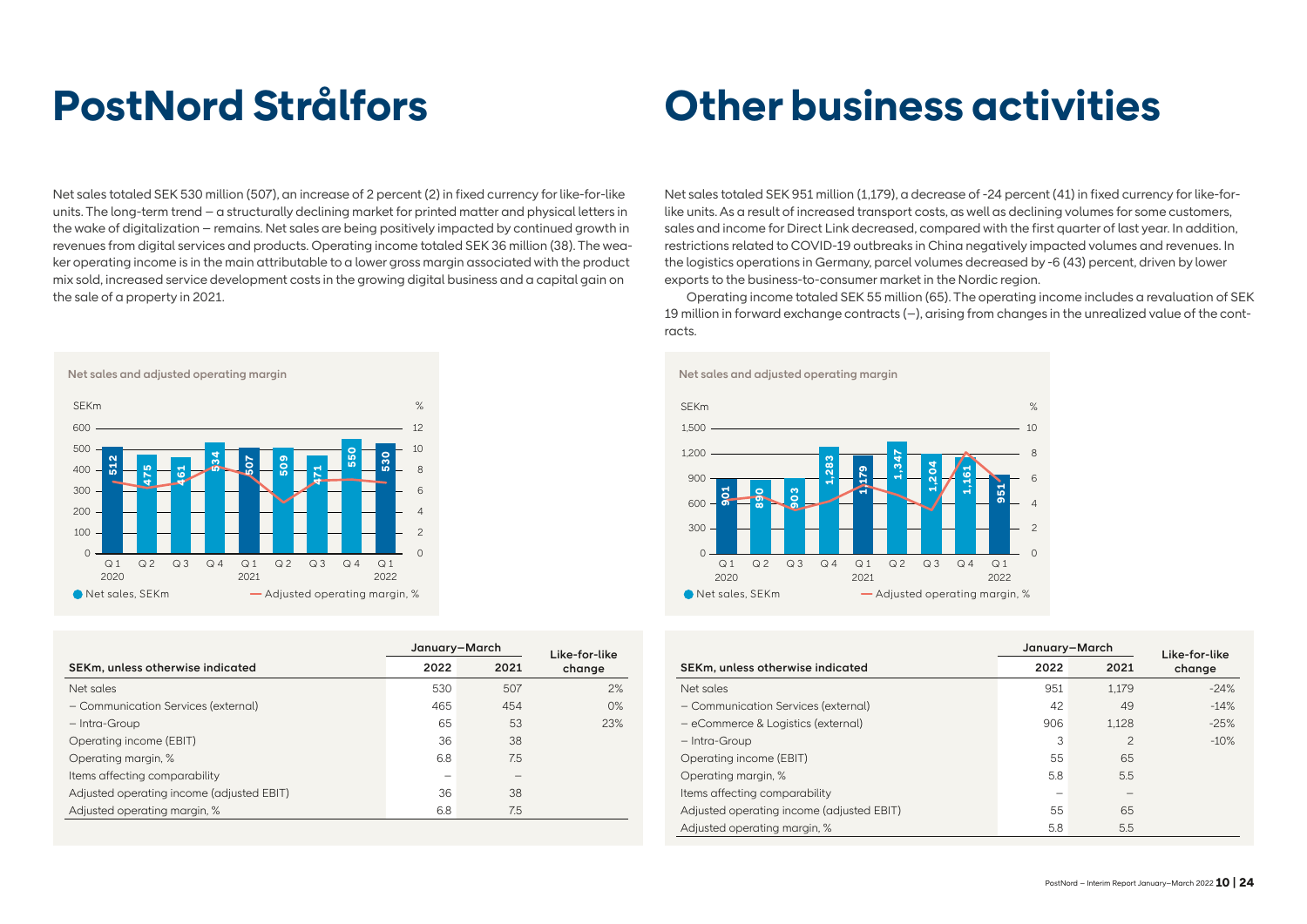# **Other information**

### **Update on universal service obligation in Denmark**

PostNord Denmark operates in accordance with the extended contract for the universal service obligation in Denmark, which runs until the end of December 31, 2022. Dialogue with the Danish State on future financing continues in parallel.

### **Delivery quality**

Delivery quality in Sweden is still above the legal requirement of 95 percent for "Brev", which must be delivered to the intended recipient within two working days, maintaining a level of 97.3 percent (97.5) for the quarter. In Denmark, quality also exceeded the legal requirement. During the quarter, quality for "Brevet" was measured at 97.6 percent (95.9). Overall delivery quality for parcels in the Group was 94.3 percent (95.9) for the quarter.

### **Major events in January–March 2022**

### *Extraordinary General Meeting*

On February 1, PostNord AB (publ) held an Extraordinary General Meeting (EGM) in connection with the shareholders' proposal to elect a new member to the Board of Directors. The EGM approved the election of Hillevi Engström as a new member of the Board until the end of the next Annual General Meeting. She replaces Ulrica Messing.

### **Major events after the reporting period**

*PostNord's climate targets approved by the Science Based Targets initiative*

On April 26, PostNord announced that the Company's climate targets and climate footprint reduction plan have been approved by the Science Based Targets initiative. The Science Based Targets initiative (SBTi) encourages ambitious climate-related measures in the private sector by making it possible for organizations to set science-based emissions reduction targets that are in line with the Paris Agreement.

### *Annual General Meeting 2022*

The Annual General Meeting will take place on April 26, 2022. For more information on the AGM, go to: www.postnord.com.

Solna, April 26, 2022 PostNord AB (publ), CIN 556771-2640

Annemarie Gardshol President and Group CEO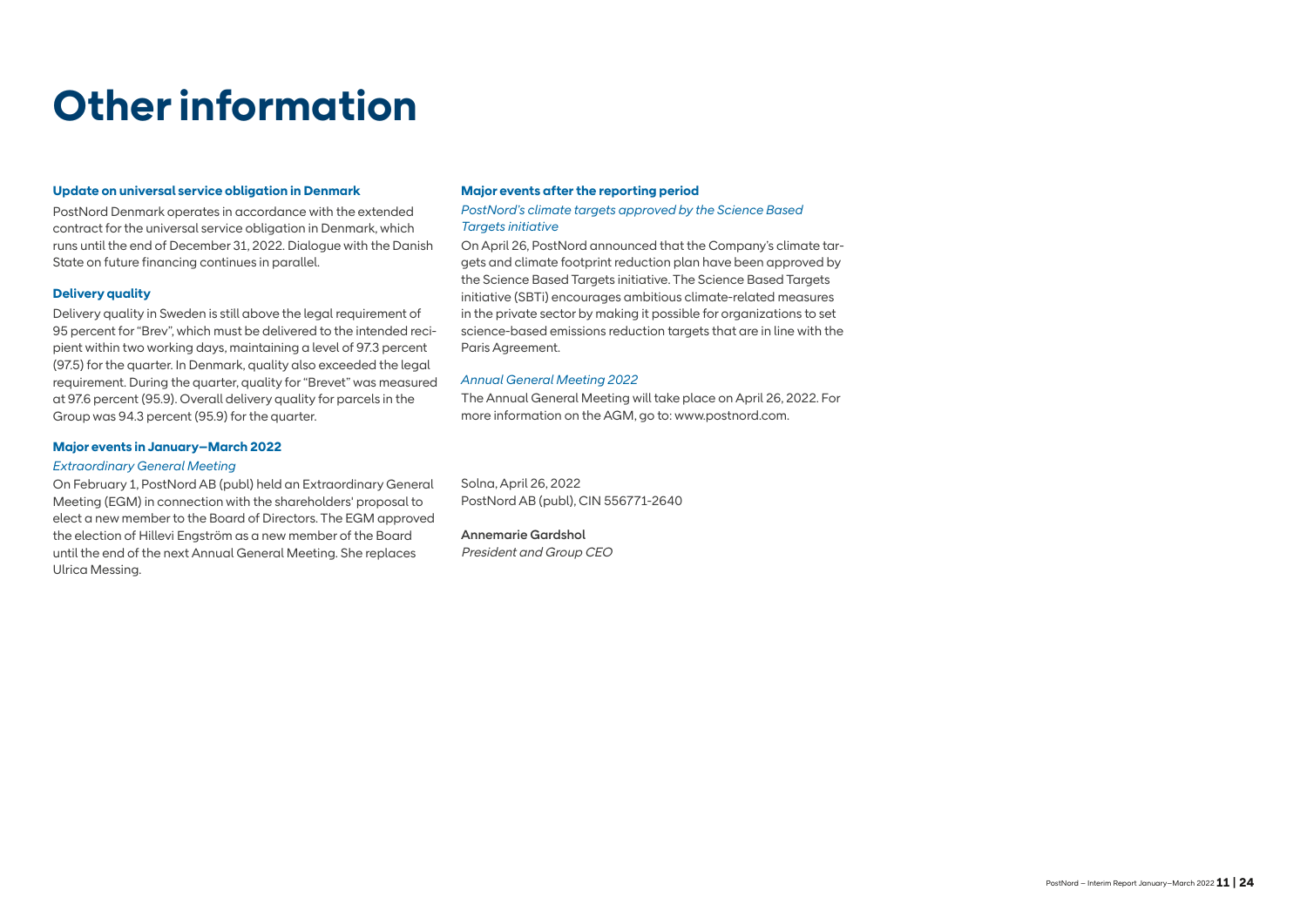# **Income statement**

|                                  |              | January-March |              |              |  |
|----------------------------------|--------------|---------------|--------------|--------------|--|
| <b>SEKm</b>                      | <b>Note</b>  | 2022          | 2021         | 2021         |  |
|                                  | $\mathbf{1}$ |               |              |              |  |
| Net sales                        |              | 9.772         | 10,187       | 40,693       |  |
| Other operating income           |              | 285           | 360          | 953          |  |
| <b>Operating revenue</b>         | 3            | 10,058        | 10,547       | 41,646       |  |
| Personnel expenses               |              | $-4.059$      | $-4.086$     | $-15,802$    |  |
| <b>Transportation expenses</b>   |              | $-2.952$      | $-2,683$     | $-11,083$    |  |
| Other expenses                   |              | $-2,286$      | $-2.260$     | $-9,683$     |  |
| Depreciation and impairments     |              | $-664$        | $-640$       | $-2,596$     |  |
| <b>Operating expenses</b>        |              | $-9,960$      | $-9,669$     | $-39,165$    |  |
| <b>OPERATING INCOME</b>          | 3            | 98            | 878          | 2,481        |  |
| Financial income                 |              | 18            | 8            | 49           |  |
| Financial expenses               |              | $-63$         | $-56$        | $-202$       |  |
| Net financial items              |              | $-45$         | $-48$        | $-153$       |  |
| Income before tax                |              | 52            | 830          | 2,328        |  |
| Tax                              |              | $-38$         | $-112$       | $-339$       |  |
| <b>NET INCOME FOR THE PERIOD</b> |              | 14            | 718          | 1,989        |  |
| Attributable to                  |              |               |              |              |  |
| Parent Company shareholders      |              | 14            | 717          | 1,987        |  |
| Non-controlling interests        |              | $\Omega$      | $\mathbf{1}$ | $\mathbf{2}$ |  |
| Earnings per share, SEK          |              | 0.01          | 0.36         | 0.99         |  |

# **Statement of comprehensive income**

|                                                             |         | January-March |                |  |  |
|-------------------------------------------------------------|---------|---------------|----------------|--|--|
|                                                             |         |               | December       |  |  |
| <b>SEK<sub>m</sub></b>                                      | 2022    | 2021          | 2021           |  |  |
| <b>NET INCOME</b>                                           | 14      | 718           | 1,989          |  |  |
| <b>OTHER COMPREHENSIVE INCOME</b>                           |         |               |                |  |  |
| Items that cannot be transferred to net income              |         |               |                |  |  |
| Revaluation of pension liabilities                          | 1,625   | 2,142         | 3,426          |  |  |
| Change in deferred tax                                      | $-335$  | $-441$        | $-723$         |  |  |
| Total                                                       | 1,290   | 1,701         | 2,703          |  |  |
| Items that have been or may be transferred to net<br>income |         |               |                |  |  |
| Cash flow hedging after tax                                 | $\circ$ | $\circ$       | $\mathbf{1}$   |  |  |
| <b>Translation differences</b>                              | 144     | 212           | 223            |  |  |
| Total                                                       | 144     | 212           | 224            |  |  |
| TOTAL OTHER COMPREHENSIVE INCOME                            | 1,434   | 1,913         | 2,927          |  |  |
|                                                             |         |               |                |  |  |
| <b>COMPREHENSIVE INCOME</b>                                 | 1,448   | 2,631         | 4,916          |  |  |
| Attributable to                                             |         |               |                |  |  |
| Parent Company shareholders                                 | 1,448   | 2,630         | 4.914          |  |  |
| Non-controlling interests                                   | 0       | 1             | $\overline{c}$ |  |  |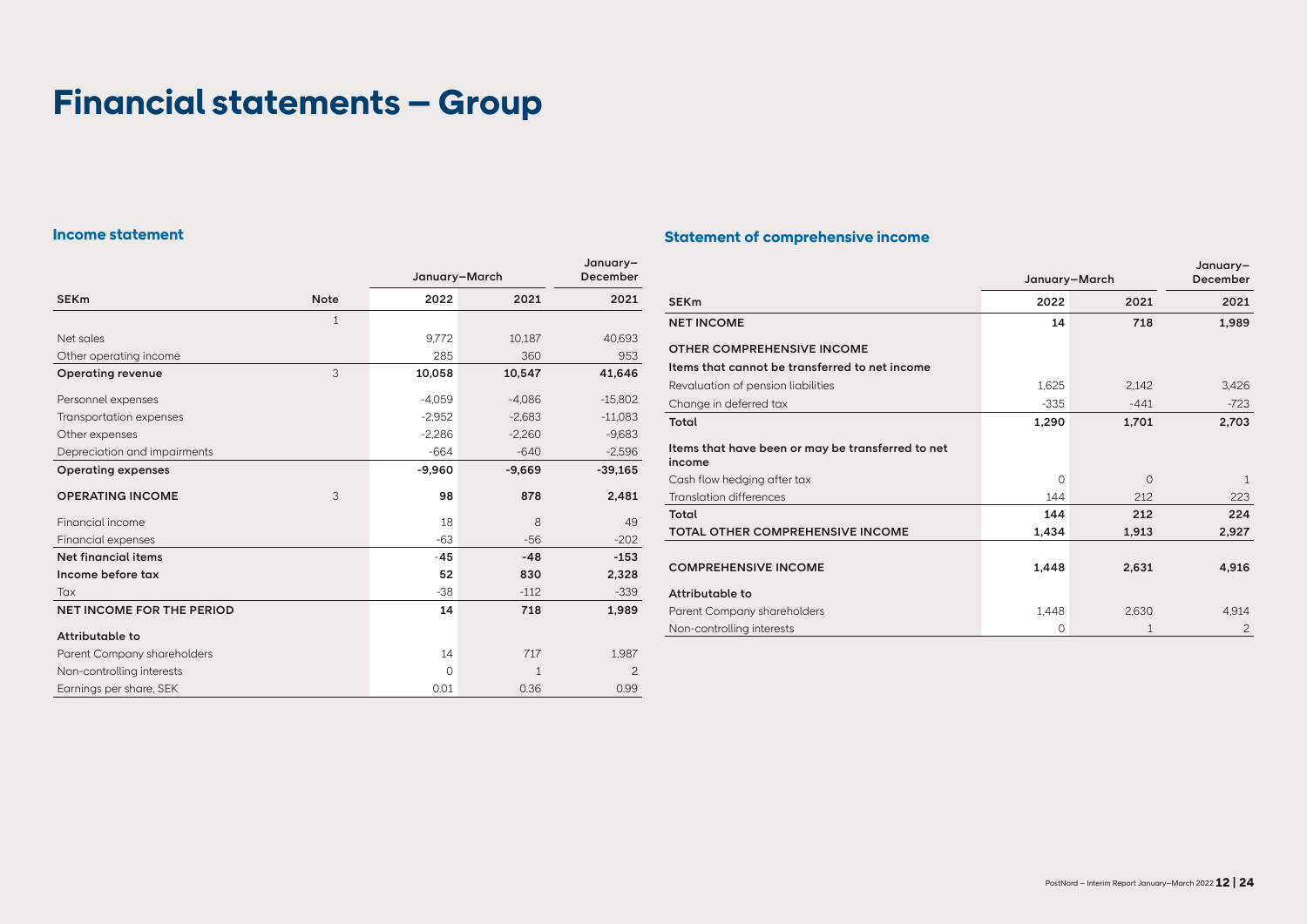# **Statement of financial position**

| <b>SEK<sub>m</sub></b>                   | Note |        | Mar. 31, 2022 Dec. 31, 2021 Mar. 31, 2021 |        | <b>SEKm</b>                              | Note |        | Mar. 31, 2022 Dec. 31, 2021 Mar. 31, 2021 |        |
|------------------------------------------|------|--------|-------------------------------------------|--------|------------------------------------------|------|--------|-------------------------------------------|--------|
|                                          |      |        |                                           |        |                                          |      |        |                                           |        |
| <b>ASSETS</b>                            |      |        |                                           |        | <b>EQUITY AND LIABILITIES</b>            |      |        |                                           |        |
| Goodwill                                 |      | 2,631  | 2,582                                     | 2,581  | Equity                                   |      | 10,581 | 9,133                                     | 7,537  |
| Other non-current intangible assets      |      | 456    | 475                                       | 431    | <b>Liabilities</b>                       |      |        |                                           |        |
| Property, plant and equipment            |      | 7,869  | 7,422                                     | 6,999  | Non-current interest-bearing liabilities | 6    | 2,750  | 2.752                                     | 2,743  |
| Right-of-use assets                      |      | 5.772  | 5,694                                     | 6,054  | Non-current lease liabilities            |      | 4,570  | 4.499                                     | 4,887  |
| Participations in associated companies   |      | 184    | 159                                       | 165    | Other non-current liabilities            |      | 70     | 70                                        | 45     |
| Non-current interest-bearing receivables | 6    | 273    | 276                                       | 280    | Pensions                                 |      |        | 1,386                                     | 2,486  |
| Other non-current receivables            | 6    | 683    | 352                                       | 431    | Other provisions                         | 5    | 870    | 955                                       | 1.301  |
| Deferred tax assets                      |      | 45     | 23                                        | 244    | Deferred tax liabilities                 |      | 583    | 200                                       | 129    |
| <b>Total non-current assets</b>          |      | 17,914 | 16,983                                    | 17,184 | <b>Total non-current liabilities</b>     |      | 8,843  | 9,861                                     | 11,592 |
| Inventories                              |      | 91     | 83                                        | 82     | Current interest-bearing liabilities     | 6    | 14     | 513                                       | 1,356  |
| Tax assets                               |      | 465    | 415                                       | 507    | Current lease liabilities                |      | 1,359  | 1,371                                     | 1,336  |
| Trade receivables                        | 6    | 4,578  | 5,331                                     | 4,607  | Trade payables                           | 6    | 2,918  | 3,381                                     | 2,559  |
| Prepaid expenses and accrued income      | 6    | 1,299  | 1,263                                     | 1,159  | <b>Tax liabilities</b>                   |      | 268    | 202                                       | 371    |
| Other current receivables                | 6    | 99     | 260                                       | 410    | Other current liabilities                | 6    | 1,201  | 1,227                                     | 1,300  |
| Current interest-bearing receivables     | 6    | 11     | 11                                        | 11     | Accrued expenses and deferred income     | 6    | 3,946  | 4,340                                     | 3,798  |
| Cash and cash equivalents                | 6    | 4,979  | 6.242                                     | 6,821  | Other provisions                         | 5    | 313    | 562                                       | 956    |
| Assets held for sale                     |      | 9      | $\qquad \qquad -$                         | 23     | <b>Total current liabilities</b>         |      | 10,019 | 11,595                                    | 11,675 |
| <b>Total current assets</b>              |      | 11,530 | 13,606                                    | 13,620 | <b>TOTAL LIABILITIES</b>                 |      | 18,862 | 21,457                                    | 23,267 |
| <b>TOTAL ASSETS</b>                      |      | 29,443 | 30,590                                    | 30,805 | <b>TOTAL EQUITY AND LIABILITIES</b>      |      | 29,443 | 30.590                                    | 30,805 |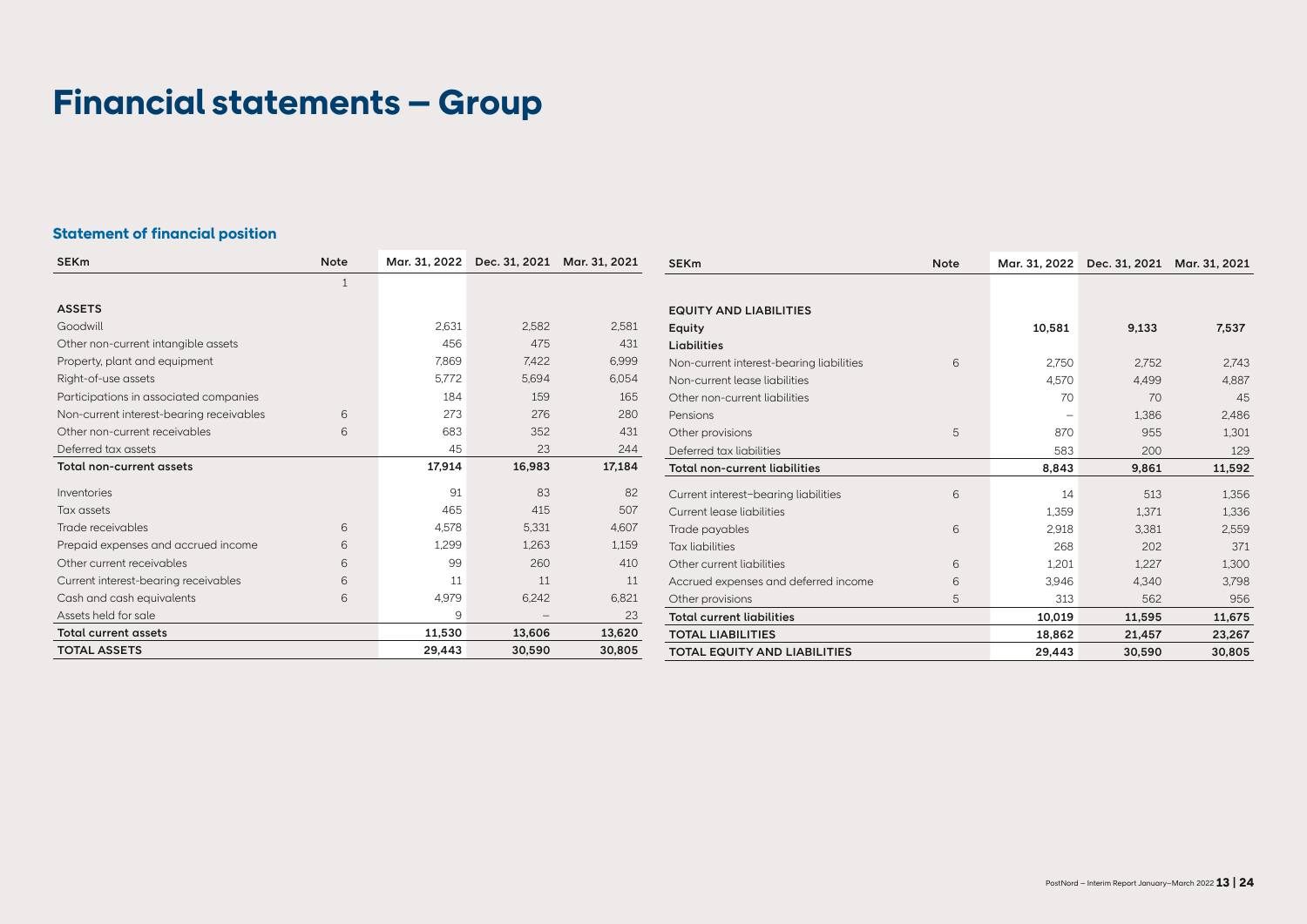# **Statement of cash flows**

|                                                                          |                |        | January-March  |                |  |
|--------------------------------------------------------------------------|----------------|--------|----------------|----------------|--|
| <b>SEKm</b>                                                              | <b>Note</b>    | 2022   | 2021           | 2021           |  |
| <b>OPERATING ACTIVITIES</b>                                              |                |        |                |                |  |
| Income before tax                                                        |                | 52     | 830            | 2,328          |  |
| Adjustments for non-cash items <sup>1</sup>                              |                | 145    | 509            | 1,631          |  |
| Income tax paid                                                          |                | 81     | $-239$         | $-490$         |  |
| Cash flows from operating activities before<br>change in working capital |                | 278    | 1,100          | 3,469          |  |
| Change in working capital                                                |                |        |                |                |  |
| Increase(-)/decrease(+) in inventories                                   |                | $-7$   | 8              | $\overline{7}$ |  |
| Increase(-)/decrease(+) in other operating<br>receivables                |                | 861    | 394            | $-5$           |  |
| Increase(+)/decrease(-) in other operating<br>liabilities                |                | $-907$ | $-368$         | 540            |  |
| Total change in working capital                                          |                | -53    | 34             | 542            |  |
| Cash flow from operating activities                                      |                | 225    | 1,134          | 4,011          |  |
| <b>INVESTING ACTIVITIES</b>                                              |                |        |                |                |  |
| Purchase of property, plant and equipment                                |                | $-385$ | $-158$         | $-1.252$       |  |
| Divestment of property, plant and equipment                              |                | 37     | $\overline{4}$ | 23             |  |
| Acquisitions of non-current intangible assets                            |                | $-46$  | $-30$          | $-156$         |  |
| Sale of subsidiary, effect on cash and cash<br>equivalents               | $\overline{4}$ | $-226$ |                | $-129$         |  |
| Divestment of subsidiary, effect on cash and<br>cash equivalents         | $\overline{4}$ |        |                | 104            |  |
| Acquisition of financial assets                                          |                |        |                | $-1$           |  |
| Divestment of financial assets                                           |                | 3      | 1              | 5              |  |
| Cash flows from investing activities                                     |                | $-617$ | $-183$         | $-1.406$       |  |

January–

|                                                                                          |             | January-March  |                 | January-<br>December |
|------------------------------------------------------------------------------------------|-------------|----------------|-----------------|----------------------|
| <b>SEKm</b>                                                                              | <b>Note</b> | 2022           | 2021            | 2021                 |
| <b>FINANCING ACTIVITIES</b>                                                              |             |                |                 |                      |
| Amortized loans                                                                          |             | $-503$         | $-30$           | $-541$               |
| Amortized lease liabilities                                                              |             | $-369$         | $-340$          | $-1,375$             |
| Repayment of unconditional capital injection <sup>2</sup>                                |             |                |                 | $-686$               |
| Dividend paid                                                                            |             |                |                 | $-2$                 |
| Increase(+)/decrease(-) in other interest-                                               |             |                |                 |                      |
| bearing liabilities                                                                      |             | $\Omega$       | $\Omega$        | 0                    |
| Cash flows from financing activities                                                     |             | $-872$         | $-370$          | $-2,604$             |
| <b>CASH FLOWS FOR THE PERIOD</b>                                                         |             | $-1,264$       | 581             | 1                    |
| Cash and cash equivalents.                                                               |             |                |                 |                      |
| at beginning of period                                                                   |             | 6,242          | 6,229           | 6,229                |
| Translation difference in cash and                                                       |             |                |                 |                      |
| cash equivalents                                                                         |             | 1              | 11              | 12                   |
| Cash and cash equivalents,                                                               |             |                |                 |                      |
| at end of period                                                                         |             | 4,979          | 6,821           | 6,242                |
| <sup>1</sup> Adjustments for non-cash items:                                             |             |                |                 |                      |
| Depreciation and impairments                                                             |             | 664            | 640             | 2.596                |
| Change in pension liability                                                              |             | $-146$         | 180             | 232                  |
| Other provisions                                                                         |             | $-298$<br>$-7$ | $-156$<br>$-72$ | $-685$               |
| Capital gain/loss, divestment of assets<br>Capital gain/loss, divestment of subsidiaries |             |                |                 | $-106$<br>$-100$     |
| Other                                                                                    |             | $-68$          | $-83$           | $-306$               |
| <b>Total</b>                                                                             |             | 145            | 509             | 1,631                |

<sup>2</sup>*Repayment of unconditional capital injection of SEK 667 million plus interest of SEK 19 million.*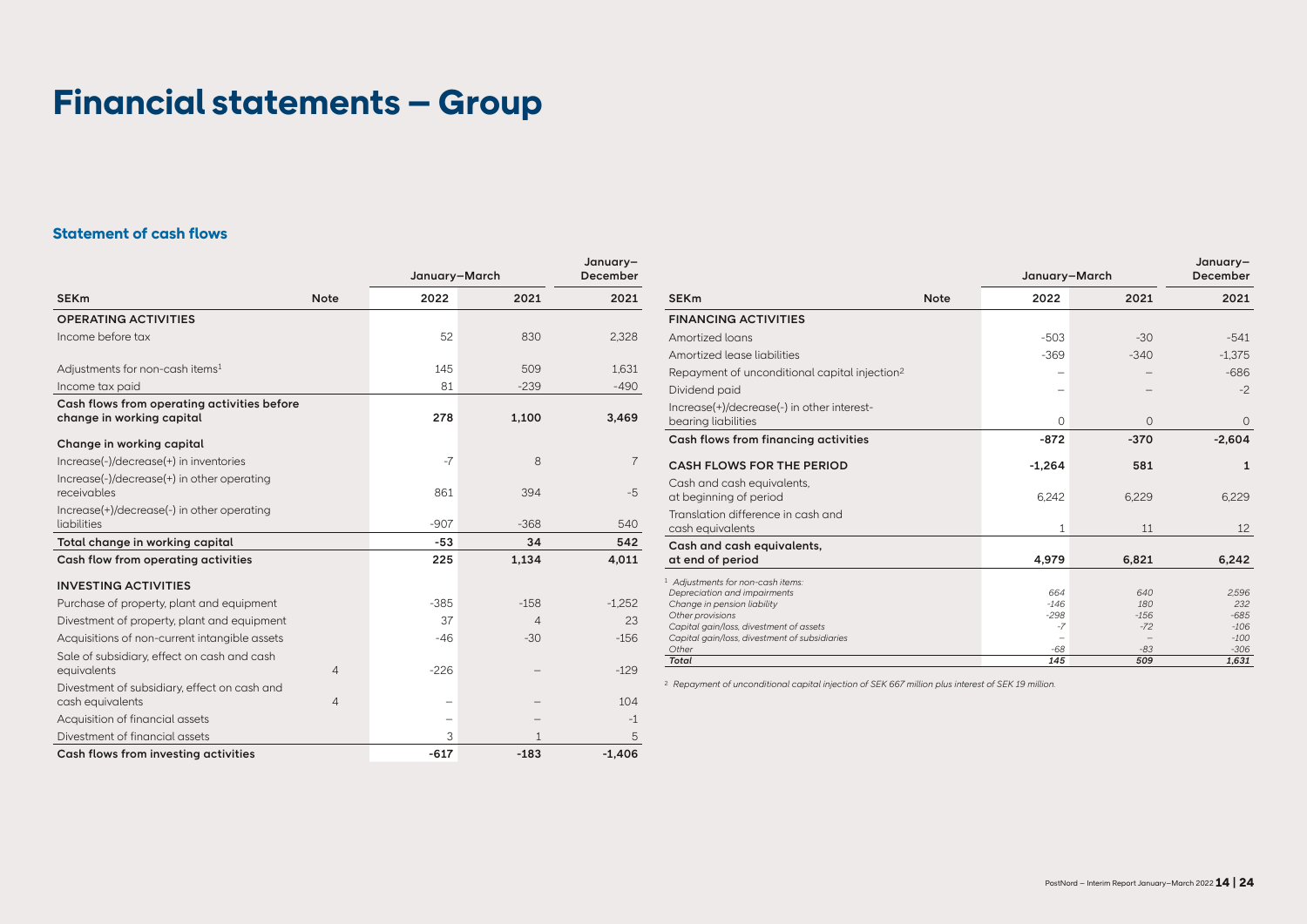# **Statement of changes in equity**

| January-March 2021                                     |                               | Equity attributable to the Parent Company's shareholders |                               |                           |                      |                                |                 |
|--------------------------------------------------------|-------------------------------|----------------------------------------------------------|-------------------------------|---------------------------|----------------------|--------------------------------|-----------------|
| <b>SEKm</b>                                            | Share<br>capital <sup>1</sup> | Other<br>contributed<br>equity                           | <b>Translation</b><br>reserve | <b>Hedaina</b><br>reserve | Retained<br>earninas | Non-control-<br>ling interests | Total<br>equity |
| Equity, opening balance, Jan. 01, 2021                 | 2.000                         | 10.621                                                   | $-1.820$                      | $-1$                      | $-5.896$             | $\overline{2}$                 | 4.906           |
| Comprehensive income for the period                    |                               |                                                          |                               |                           |                      |                                |                 |
| Net income for the period                              |                               |                                                          |                               |                           | 717                  |                                | 718             |
| Other comprehensive income for the period              |                               | -                                                        | 212                           | $\circ$                   | 1.701                | $\qquad \qquad -$              | 1,913           |
| Total comprehensive income for the period              | -                             | $\hspace{0.1mm}-\hspace{0.1mm}$                          | 212                           | 0                         | 2.418                | 1                              | 2,631           |
| Shareholders' equity, closing balance Mar. 31.<br>2021 | 2.000                         | 10,621                                                   | $-1.608$                      | $-1$                      | $-3.478$             | 3                              | 7,537           |

April–December 2021 Equity attributable to the Parent Company's shareholders

|                                                           |                               | Other                          |                        |                           |                      |                                |                 |
|-----------------------------------------------------------|-------------------------------|--------------------------------|------------------------|---------------------------|----------------------|--------------------------------|-----------------|
| <b>SEKm</b>                                               | Share<br>capital <sup>1</sup> | contributed<br>equity          | Translation<br>reserve | <b>Hedaina</b><br>reserve | Retained<br>earninas | Non-control-<br>ling interests | Total<br>equity |
| Equity, opening balance, Apr. 01, 2021                    | 2.000                         | 10.621                         | $-1.608$               | $-1$                      | $-3.478$             | 3                              | 7,537           |
| Comprehensive income for the period                       |                               |                                |                        |                           |                      |                                |                 |
| Net income for the period                                 |                               |                                |                        | —                         | 1.270                |                                | 1,272           |
| Other comprehensive income for the period                 |                               | $\qquad \qquad \longleftarrow$ | 11                     |                           | 1.002                | $\qquad \qquad -$              | 1,014           |
| Total comprehensive income for the period                 |                               |                                | 11                     | Ŧ.                        | 2.272                | 1                              | 2,286           |
| Repayment of unconditional capital injection <sup>2</sup> |                               | $-667$                         |                        | -                         | $-19$                | $\overline{\phantom{0}}$       | $-686$          |
| Dividend                                                  | $\qquad \qquad$               | $\qquad \qquad \longleftarrow$ |                        | -                         |                      | $-2$                           | $-2$            |
| Shareholders' equity, closing balance Dec. 31,            |                               |                                |                        |                           |                      |                                |                 |
| 2021                                                      | 2.000                         | 9.954                          | $-1.597$               | $\mathbf{0}$              | $-1.226$             | $\overline{2}$                 | 9,133           |

| January-March 2022                                     | Equity attributable to the Parent Company's shareholders |                                |                        |                    |                      |                                |                 |
|--------------------------------------------------------|----------------------------------------------------------|--------------------------------|------------------------|--------------------|----------------------|--------------------------------|-----------------|
| <b>SEKm</b>                                            | Share<br>capital <sup>1</sup>                            | Other<br>contributed<br>equity | Translation<br>reserve | Hedaina<br>reserve | Retained<br>earninas | Non-control-<br>ling interests | Total<br>equity |
| Equity, opening balance, Jan. 01, 2022                 | 2.000                                                    | 9.954                          | $-1.597$               | 0                  | $-1.226$             | 2                              | 9,133           |
| Comprehensive income for the period                    |                                                          |                                |                        |                    |                      |                                |                 |
| Net income for the period                              |                                                          |                                |                        |                    | 14                   | $\Omega$                       | 14              |
| Other comprehensive income for the period              | $\overline{\phantom{a}}$                                 | $\qquad \qquad$                | 144                    | 0                  | 1.290                | -                              | 1,434           |
| Total comprehensive income for the period              | -                                                        | -                              | 144                    | 0                  | 1.304                | 0                              | 1.448           |
| Shareholders' equity, closing balance Mar. 31,<br>2022 | 2.000                                                    | 9.954                          | $-1.453$               | 0                  | 77                   |                                | 10.581          |

<sup>1</sup> *Number of shares is 2,000,000,001, comprising 1,524,905,971 ordinary shares and 475,094,030 series B shares.*

<sup>2</sup> *Repayment of unconditional capital injection of SEK 667 million plus interest of SEK 19 million.* PostNord – Interim Report January–March 2022 **15 | 24**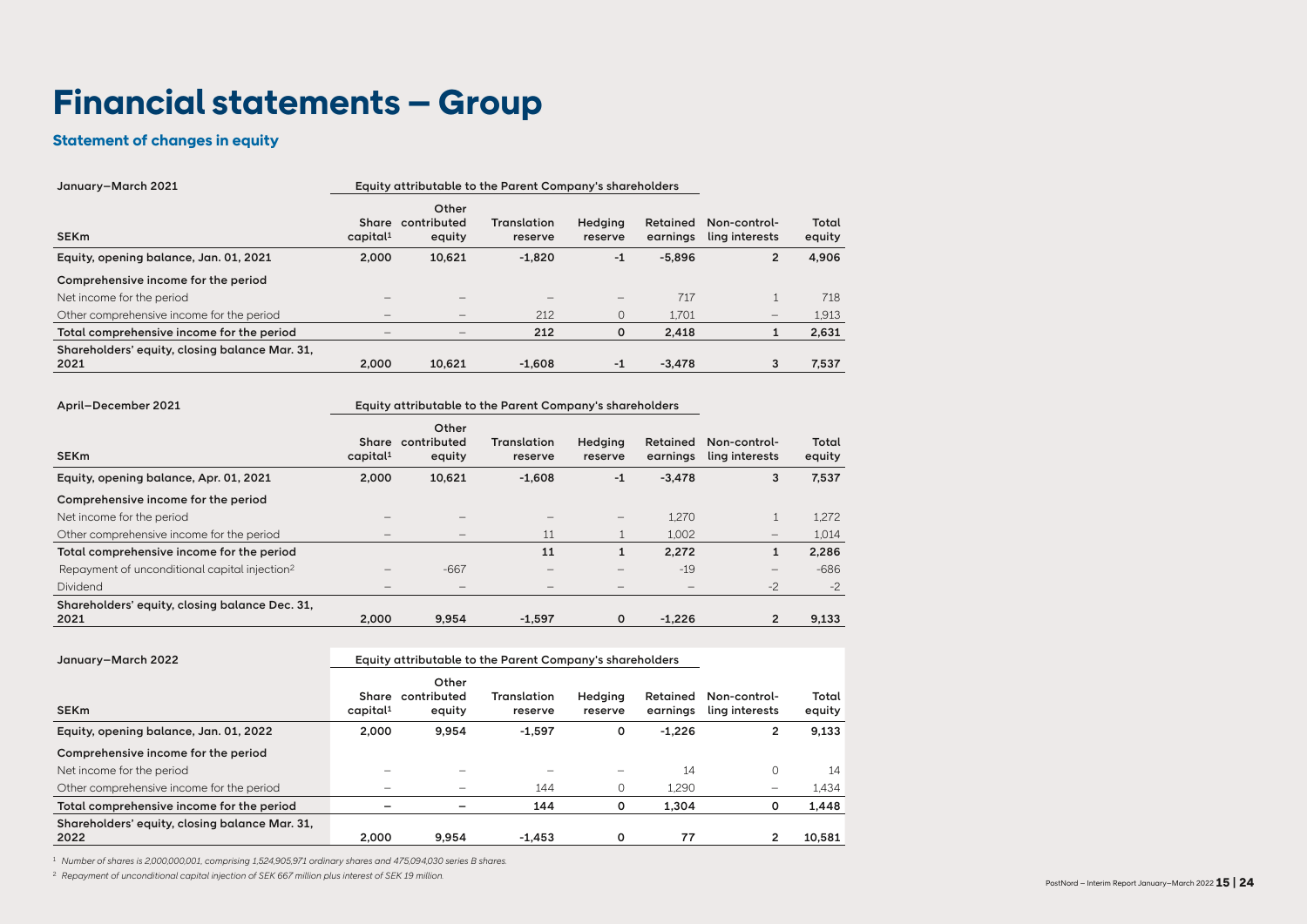# **Parent Company**

# **Income statement**

|                                     |              | January-March            | January-<br>December |        |
|-------------------------------------|--------------|--------------------------|----------------------|--------|
| <b>SEKm</b>                         | <b>Note</b>  | 2022                     | 2021                 | 2021   |
|                                     | $\mathbf{1}$ |                          |                      |        |
| Other operating income              |              | 6                        | 3                    | 8      |
| <b>Operating revenue</b>            |              | 6                        | 3                    | 8      |
| Personnel expenses                  |              | -8                       | $-5$                 | $-25$  |
| Other expenses                      |              | $-1$                     | $-6$                 | $-15$  |
| <b>Operating expenses</b>           |              | -9                       | $-11$                | $-40$  |
| <b>OPERATING INCOME</b>             |              | -3                       | $-8$                 | $-32$  |
| Interest income and similar items   |              | 15                       | 18                   | 80     |
| Interest expenses and similar items |              | $-10$                    | $-12$                | $-50$  |
| <b>Financial items</b>              |              | 5                        | 6                    | 30     |
| Income after financial items        |              | $\overline{2}$           | $-2$                 | $-2$   |
| <b>Appropriations</b>               |              |                          |                      | 700    |
| Income before tax                   |              | $\overline{2}$           | $-2$                 | 698    |
| Tax                                 |              | $\overline{\phantom{0}}$ |                      | $-142$ |
| <b>NET INCOME</b>                   |              | $\overline{2}$           | $-2$                 | 556    |

# **Condensed balance sheet**

| <b>SEK<sub>m</sub></b>                       | <b>Note</b> | Mar. 31, 2022 |        | Dec. 31, 2021 Mar. 31, 2021 |
|----------------------------------------------|-------------|---------------|--------|-----------------------------|
|                                              | 1           |               |        |                             |
| <b>ASSETS</b>                                |             |               |        |                             |
| Participations in Group companies            |             | 10.861        | 10.861 | 10.861                      |
| Interest-bearing receivables                 |             | 39            | 39     | 34                          |
| Interest-bearing receivables from Group com- |             |               |        |                             |
| panies                                       |             | 5,000         | 5,000  | 7,000                       |
| Total non-current assets                     |             | 15,900        | 15,899 | 17,895                      |
| Interest-bearing receivables from Group com- |             |               |        |                             |
| panies                                       |             | 2.166         | 2.074  | 1,262                       |
| Other receivables from Group companies       |             | 9             | 700    | 18                          |
| Other current receivables                    |             | 11            | 22     | 29                          |
| <b>Total current assets</b>                  |             | 2,186         | 2,796  | 1,309                       |
| <b>TOTAL ASSETS</b>                          |             | 18,086        | 18,695 | 19,203                      |
| <b>EQUITY AND LIABILITIES</b>                |             |               |        |                             |
| Equity                                       |             | 15,625        | 15,623 | 15,750                      |
| Interest-bearing liabilities                 |             | 2.437         | 2.436  | 2,431                       |
| Other non-current liabilities                |             | 10            | 10     | 8                           |
| <b>Total non-current liabilities</b>         |             | 2,447         | 2.446  | 2,439                       |
| Interest-bearing liabilities                 |             |               | 500    | 1,000                       |
| Other current liabilities                    |             | 14            | 125    | 14                          |
| <b>Total current liabilities</b>             |             | 14            | 626    | 1,014                       |
| <b>TOTAL EQUITY AND LIABILITIES</b>          |             | 18,086        | 18,695 | 19,203                      |

# **Statement of comprehensive income**

|                                           | January-March            | January–<br>December |      |
|-------------------------------------------|--------------------------|----------------------|------|
| <b>SEKm</b>                               | 2022                     | 2021                 | 2021 |
| Net income for the period                 | 2                        | -2                   | 556  |
| Other comprehensive income for the period | $\overline{\phantom{a}}$ | -                    |      |
| <b>COMPREHENSIVE INCOME</b>               |                          |                      | 556  |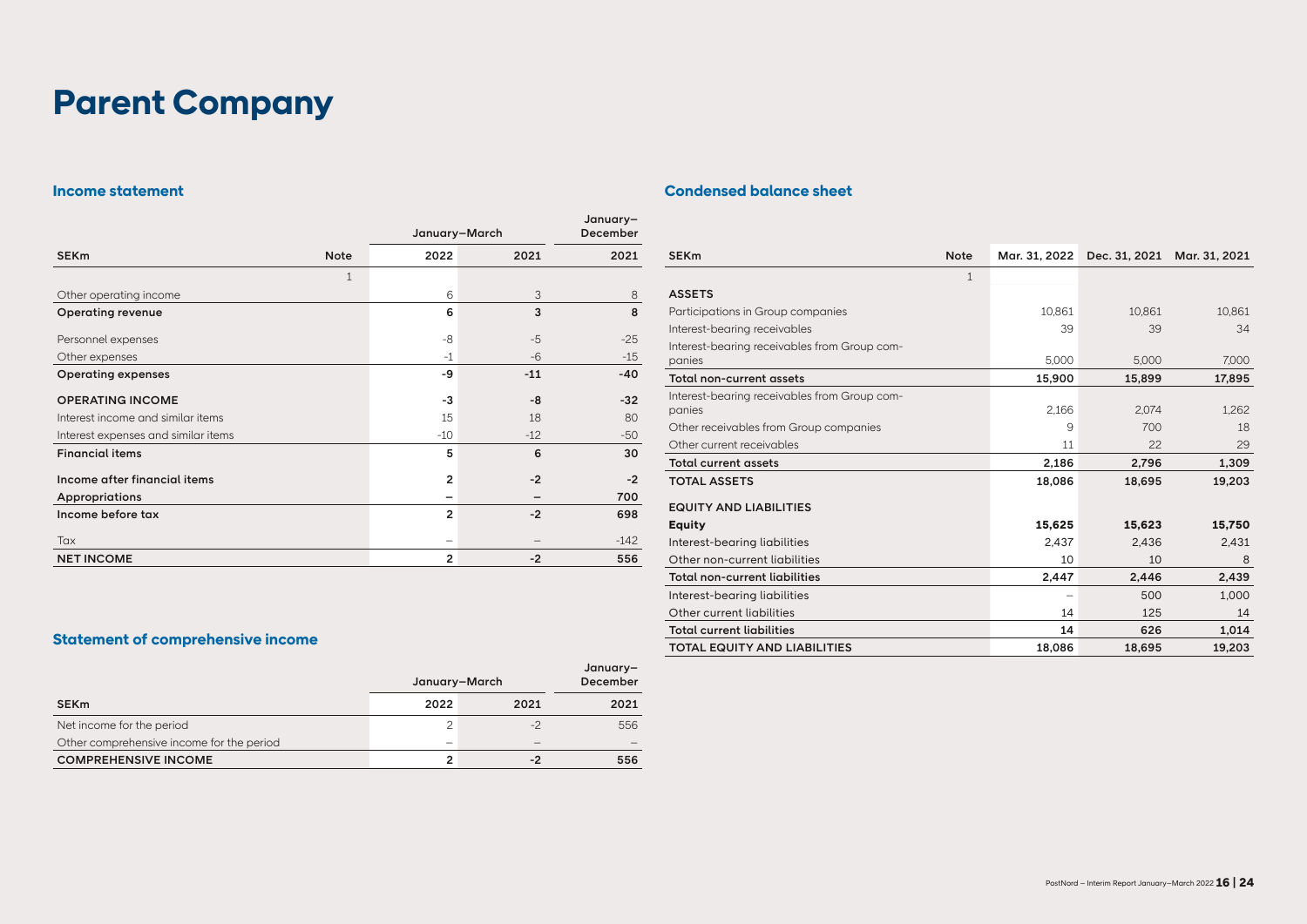# **Notes to the financial statements**

# **Note 1 Accounting principles**

The consolidated accounts have been prepared in accordance with the EU-approved International Financial Reporting Standards (IFRS). The interim report has been prepared in accordance with IAS 34 Interim Financial Reporting and supplementary rules in the Swedish Annual Accounts Act. The provisions of Chapter 9 of the Swedish Annual Accounts are applied in the Parent Company. Other disclosures in accordance with IAS 34.16A are presented in both the financial statements and other parts of the interim report.

### *New and revised accounting principles*

The new or revised IFRS that entered into force in 2022 have not had any impact on the consolidated financial statements. A number of new or revised IFRS that will come into effect in the financial years ahead have not been adopted early in the preparation of these financial statements. They are not expected to have a material impact on the Group's or the Parent Company's forthcoming financial reports.

#### *Significant assessments and estimates*

When preparing the financial statements, management has made assessments and estimates that affect the Group's reporting. These assessments and estimates are based on what was known at the time the accounts were presented, and on historic experience and the assumptions that management considers reasonable in the given circumstances. The most significant assessments have not changed since the last annual report.

# **Note 2 Risks**

The Parent Company and the Group are exposed to strategic, operational and financial risks. PostNord works continuously to identify, evaluate, manage, and monitor risks in the world around us and within the business. Risk management is an integral part of the Group's strategy work and business planning. Agreed risk control activities are followed up continuously and reported back to the Group Leadership Team and Board of Directors. For further information on significant risks, please refer to the Annual and Sustainability Report 2021, on pages 31–34.

The COVID-19 pandemic has affected the whole world, thus including the markets where PostNord operates. The long-term impact on sales and the product mix will be determined by which behavioral changes become permanent. The war in Ukraine is creating uncertainty in the world and risks negatively affecting PostNord in the long run. The Group is continuously monitoring the world situation in order to identify direct risks and macro factors that could adversely affect PostNord.

# **Note 3 Operating segments**

The Group's division into segments is primarily based on the companies' geographical domicile, plus the segments PostNord Strålfors and Other business activities, which are controlled and coordinated according to the nature of their operations. Market pricing is applied to legal transactions between PostNord's segments.

The operating segments reflect the Group's operational structure.

PostNord Sweden operates in mail, logistics and e-commerce in the Swedish market. PostNord Denmark operates in mail, logistics and e-commerce in the Danish market. PostNord Norway and PostNord Finland operate in logistics and e-commerce in the Norwegian and Finnish markets, respectively.

PostNord Strålfors operates in the area of information logistics. The company develops and offers communication solutions for companies with a large customer base. PostNord Strålfors operates in Sweden, Denmark, Norway and Finland.

Other Business activities includes Direct Link, PostNord's e-commerce and logistics business in Germany and other business activities. Direct Link operates in global distribution of marketing communications and lightweight goods, mainly for e-retailers. The business is conducted in the USA, the UK, Germany, Poland, Singapore, Hong Kong, China and Australia. Operations in Australia are being wound down.

The Other and eliminations segment consists of shared services and corporate functions including the Parent Company and Group adjustments. Group adjustments consist of IFRS measurement for pensions under IAS 19 Employee Benefits and IAS 16 Leases. An operational allocation of the cost of earning defined-benefit pensions is made between Other and eliminations and PostNord Sweden so that each segment carries its share of the earned entitlement. Eliminations consists of the elimination of internal transactions.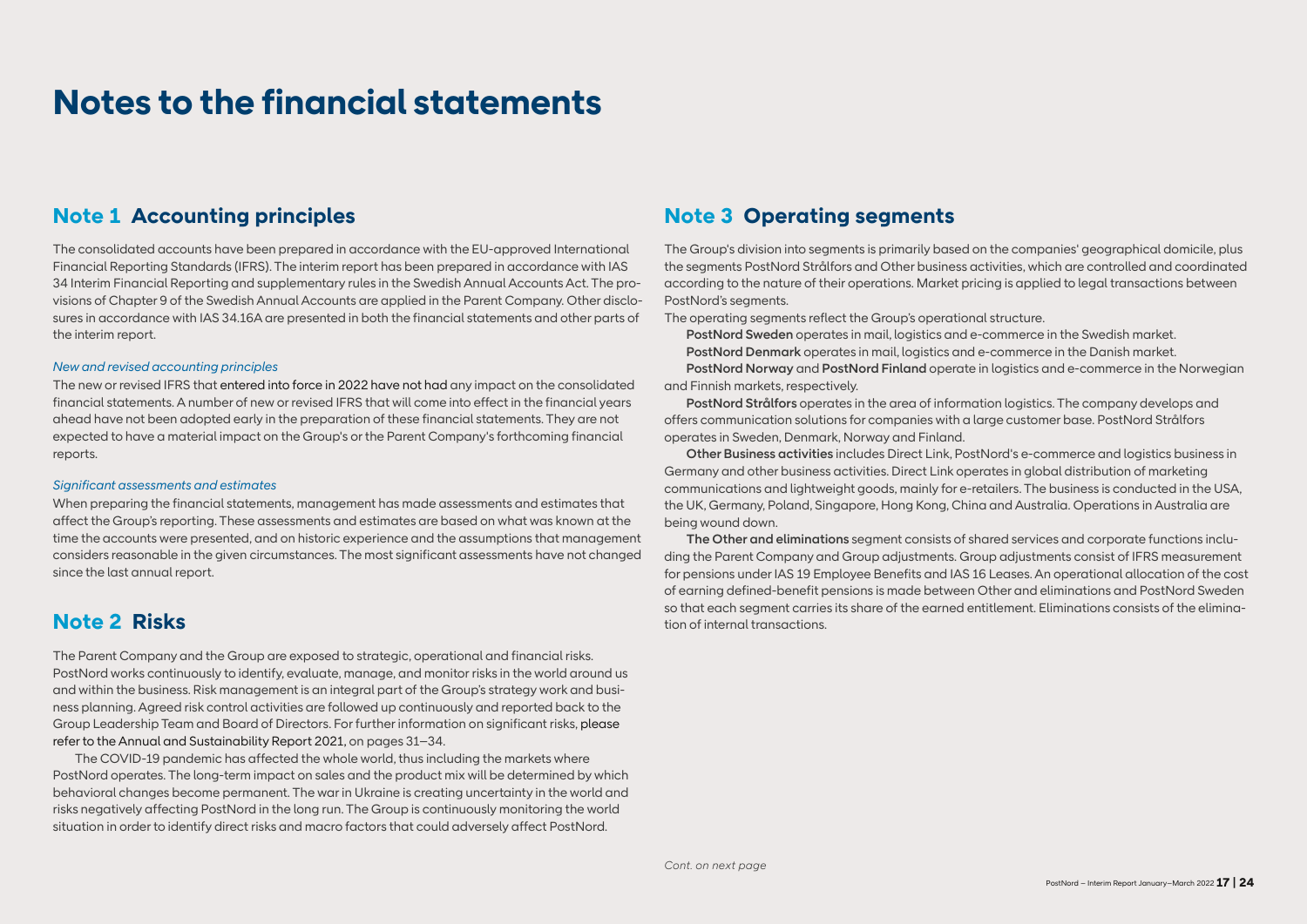### *Note 3 (cont.)*

# **Net sales per segment**

| <b>SEK<sub>m</sub></b>    | Q1<br>2022 | Q4<br>2021 | Q <sub>3</sub><br>2021 | Q <sub>2</sub><br>2021 | Q1<br>2021 |
|---------------------------|------------|------------|------------------------|------------------------|------------|
| PostNord Sweden           | 5,830      | 6,649      | 5,743                  | 6,247                  | 6.184      |
| - of which, internal      | 490        | 622        | 745                    | 723                    | 696        |
| PostNord Denmark          | 1,966      | 2,212      | 1,832                  | 2,058                  | 2.163      |
| - of which, internal      | 258        | 353        | 275                    | 313                    | 311        |
| PostNord Norway           | 1,296      | 1,365      | 1,145                  | 1,275                  | 1,193      |
| - of which, internal      | 228        | 295        | 226                    | 263                    | 203        |
| PostNord Finland          | 347        | 374        | 358                    | 370                    | 331        |
| - of which, internal      | 100        | 117        | 109                    | 119                    | 99         |
| PostNord Strålfors        | 530        | 550        | 471                    | 509                    | 507        |
| - of which, internal      | 65         | 73         | 51                     | 55                     | 53         |
| Other business activities | 951        | 1.161      | 1.204                  | 1.347                  | 1.179      |
| - of which, internal      | 3          | 3          | 3                      | 3                      | 3          |
| Other and eliminations    | $-1,148$   | $-1,468$   | $-1,413$               | $-1,483$               | $-1,371$   |
| The Group                 | 9.772      | 10.843     | 9.340                  | 10.323                 | 10.187     |

# **Adjusted operating income per segment**

| SEKm, unless otherwise indicated | Q1<br>2022 | Q <sub>4</sub><br>2021 | Q <sub>3</sub><br>2021 | Q <sub>2</sub><br>2021 | Q <sub>1</sub><br>2021 |
|----------------------------------|------------|------------------------|------------------------|------------------------|------------------------|
| PostNord Sweden                  | 187        | 538                    | 274                    | 474                    | 568                    |
| - Adjusted operating margin, %   | 3.2        | 8.1                    | 4.8                    | 7.6                    | 9.2                    |
| <b>PostNord Denmark</b>          | $-85$      | 39                     | $-11$                  | 38                     | 121                    |
| - Adjusted operating margin, %   | $-4.3$     | 1.8                    | $-0.1$                 | 1.8                    | 5.6                    |
| PostNord Norway                  | 11         | 55                     | $-48$                  | $-3$                   | 33                     |
| - Adjusted operating margin, %   | 0.9        | 4.0                    | $-4.2$                 | $-0.2$                 | 2.8                    |
| PostNord Finland                 | $-22$      | $-9$                   | $\mathbf{1}$           | $-1$                   | $\overline{c}$         |
| - Adjusted operating margin, %   | $-6.4$     | $-2.4$                 | 0.3                    | $-0.3$                 | 0.6                    |
| PostNord Strålfors               | 36         | 39                     | 33                     | 25                     | 38                     |
| - Adjusted operating margin, %   | 6.8        | 7.1                    | 7.0                    | 4.9                    | 7.5                    |
| Other business activities        | 55         | 94                     | 42                     | 63                     | 65                     |
| - Adjusted operating margin, %   | 5.8        | 8.1                    | 3.5                    | 4.7                    | 5.5                    |
| Other and eliminations           | -84        | $-101$                 | $-7$                   | $-78$                  | $-21$                  |
| Adjusted operating income        | 98         | 653                    | 284                    | 518                    | 805                    |
| - Adjusted operating margin, %   | 1.0        | 6.0                    | 3.0                    | 5.0                    | 7.9                    |

# **Operating income per segment**

| SEKm, unless otherwise indicated | Q1<br>2022 | Q4<br>2021 | Q <sub>3</sub><br>2021 | Q <sub>2</sub><br>2021 | Q1<br>2021     |
|----------------------------------|------------|------------|------------------------|------------------------|----------------|
| PostNord Sweden                  | 187        | 638        | 274                    | 474                    | 568            |
| - Operating margin, %            | 3.2        | 9.6        | 4.8                    | 7.6                    | 9.2            |
| PostNord Denmark                 | $-85$      | 47         | 28                     | 38                     | 194            |
| - Operating margin, %            | $-4.3$     | 2.1        | 1.5                    | 1.8                    | 9.0            |
| PostNord Norway                  | 11         | 55         | $-48$                  | $-3$                   | 33             |
| - Operating margin, %            | 0.9        | 4.0        | $-4.2$                 | $-0.2$                 | 2.8            |
| PostNord Finland                 | $-22$      | $-9$       | $\mathbf{1}$           | $-1$                   | $\overline{2}$ |
| - Operating margin, %            | $-6.4$     | $-2.4$     | 0.3                    | $-0.3$                 | 0.6            |
| PostNord Strålfors               | 36         | 39         | 33                     | 25                     | 38             |
| - Operating margin, %            | 6.8        | 7.1        | 7.0                    | 4.9                    | 7.5            |
| Other business activities        | 55         | 94         | 42                     | 63                     | 65             |
| - Operating margin, %            | 5.8        | 8.1        | 3.5                    | 4.7                    | 5.5            |
| Other and eliminations           | -84        | $-101$     | $-7$                   | $-78$                  | $-21$          |
| <b>Operating income</b>          | 98         | 762        | 323                    | 518                    | 878            |
| - Operating margin, %            | 1.0        | 7.0        | 3.5                    | 5.0                    | 8.6            |

# **Net sales per operating segment and service category**

|                           | Service category        |                                                                                           |       |       |  |
|---------------------------|-------------------------|-------------------------------------------------------------------------------------------|-------|-------|--|
|                           |                         | Communication<br>eCommerce &<br>Services January-<br>Logistics January–<br>March<br>March |       |       |  |
| <b>SEK<sub>m</sub></b>    | 2022                    | 2021                                                                                      | 2022  | 2021  |  |
| PostNord Sweden           | 2.199                   | 2.447                                                                                     | 3.141 | 3.041 |  |
| PostNord Denmark          | 617                     | 696                                                                                       | 1.091 | 1,156 |  |
| PostNord Norway           | 19                      | 23                                                                                        | 1.049 | 967   |  |
| PostNord Finland          |                         | —                                                                                         | 247   | 232   |  |
| PostNord Strålfors        | 465                     | 454                                                                                       |       |       |  |
| Other business activities | 42<br>49                |                                                                                           | 906   | 1,128 |  |
| Total                     | 3.343<br>6.434<br>3.669 |                                                                                           |       | 6.523 |  |

The above table shows PostNord's external net sales per service category and operating segment.

PostNord's revenue is mostly recognized at one point in time. The main items in revenue recognition over time are third-party logistics, subscription services and mail services. The relative shares of income recognized at one point in time were 97 percent (95) and over time 3 percent (5). Services in e-Commerce & Logistics consist of logistics services for deliveries to, from and within the Nordic region. The focus is on distribution of parcels, groupage, pallet goods and bulk logistics (part loads), as well as third-party logistics. The services in Communication Services consist of services in business and market communications, newspaper distribution and a postal service for individual customers. For a more detailed description of PostNord's services, see the Annual Report.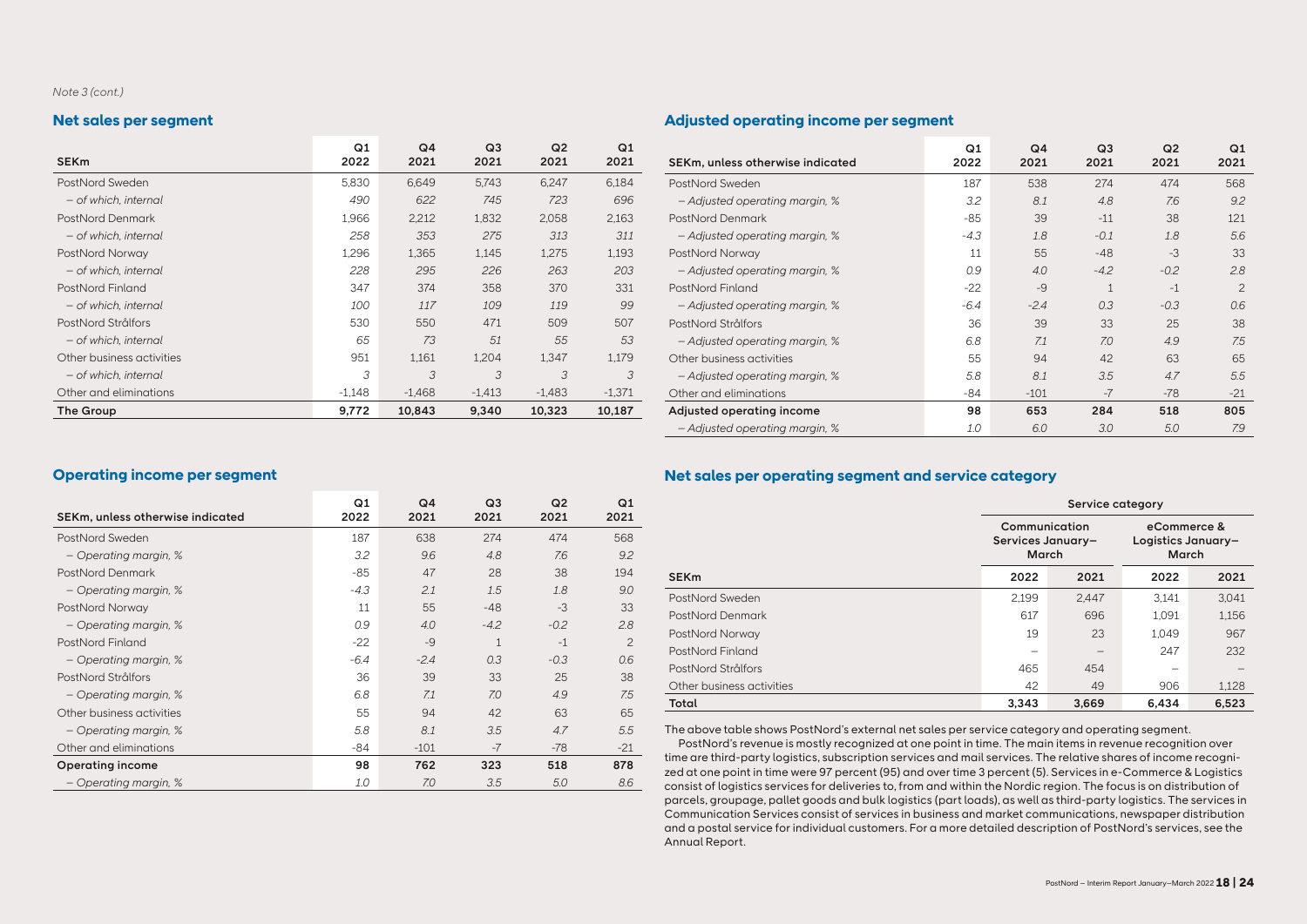# **Note 4 Acquisitions and divestments**

|                                                                        | January-March 2022 |                    | January-March 2021  |                    |
|------------------------------------------------------------------------|--------------------|--------------------|---------------------|--------------------|
| Effect of acquisitions and divestments on assets and liabilities, SEKm | Acquisitions       | <b>Divestments</b> | <b>Acquisitions</b> | <b>Divestments</b> |
| Property, plant and equipment                                          | 243                |                    |                     |                    |
| Current assets                                                         |                    | -                  |                     |                    |
| <b>Total assets</b>                                                    | 244                |                    |                     |                    |
| Other current liabilities                                              | $-129$             |                    |                     |                    |
| <b>Total liabilities</b>                                               | $-129$             |                    |                     |                    |
| Net asset                                                              | 116                |                    |                     |                    |
| Purchase consideration paid/received                                   | -227               |                    |                     |                    |
| Cash and cash equivalents acquired/divested                            |                    | -                  |                     |                    |
| Net effect on cash and cash equivalents                                | $-226$             |                    |                     |                    |

#### Acquisitions and divestments of subsidiaries

During the quarter, 100 percent of the shares in PostNord Terminal Bergen AS were acquired. The acquisition refers

in the main to a logistics terminal outside Bergen, Norway.

There were no divestments during the quarter.

# **Note 5 Other provisions**

| Jan.-Mar. 2022, SEKm           | Opening<br>balance | <b>Provisions</b> | Reversals | Utilization | Other <sup>1</sup> | Closing<br>balance |
|--------------------------------|--------------------|-------------------|-----------|-------------|--------------------|--------------------|
| <b>Transformation measures</b> | 729                |                   | $-1$      | $-309$      | 12                 | 438                |
| Non-vested pension commitments | 732                | 5                 |           |             | -46                | 691                |
| Other                          | 56                 |                   | -         |             | $-2$               | 54                 |
| Total                          | 1,517              | 12                | -1        | $-309$      | -36                | 1,183              |
| of which current               | 562                |                   |           |             |                    | 313                |
| of which non-current           | 955                |                   |           |             |                    | 870                |

|                                | Opening |            |                                 |                          |              | Closing |
|--------------------------------|---------|------------|---------------------------------|--------------------------|--------------|---------|
| Jan.-Mar. 2021, SEKm           | balance | Provisions | Reversals                       | <b>Utilization</b>       | $O$ ther $1$ | balance |
| Transformation measures        | 1,411   |            | $\hspace{0.1mm}-\hspace{0.1mm}$ | $-164$                   | 28           | 1,276   |
| Non-vested pension commitments | 946     | $\circ$    | $\hspace{0.1mm}-\hspace{0.1mm}$ | $\overline{\phantom{a}}$ | $-36$        | 915     |
| Other                          | 65      |            | $\hspace{0.1mm}-\hspace{0.1mm}$ | $\overline{\phantom{a}}$ | 0            | 66      |
| Total                          | 2.422   | 6          | $\qquad \qquad -$               | $-164$                   | -8           | 2,257   |
| of which current               | 737     |            |                                 |                          |              | 956     |
| of which non-current           | 1,685   |            |                                 |                          |              | 1,301   |

<sup>1</sup> *Miscellaneous includes translation effect of currency fluctuations, revaluation effect in pensions, discounting effect in provisions and reclassifications.*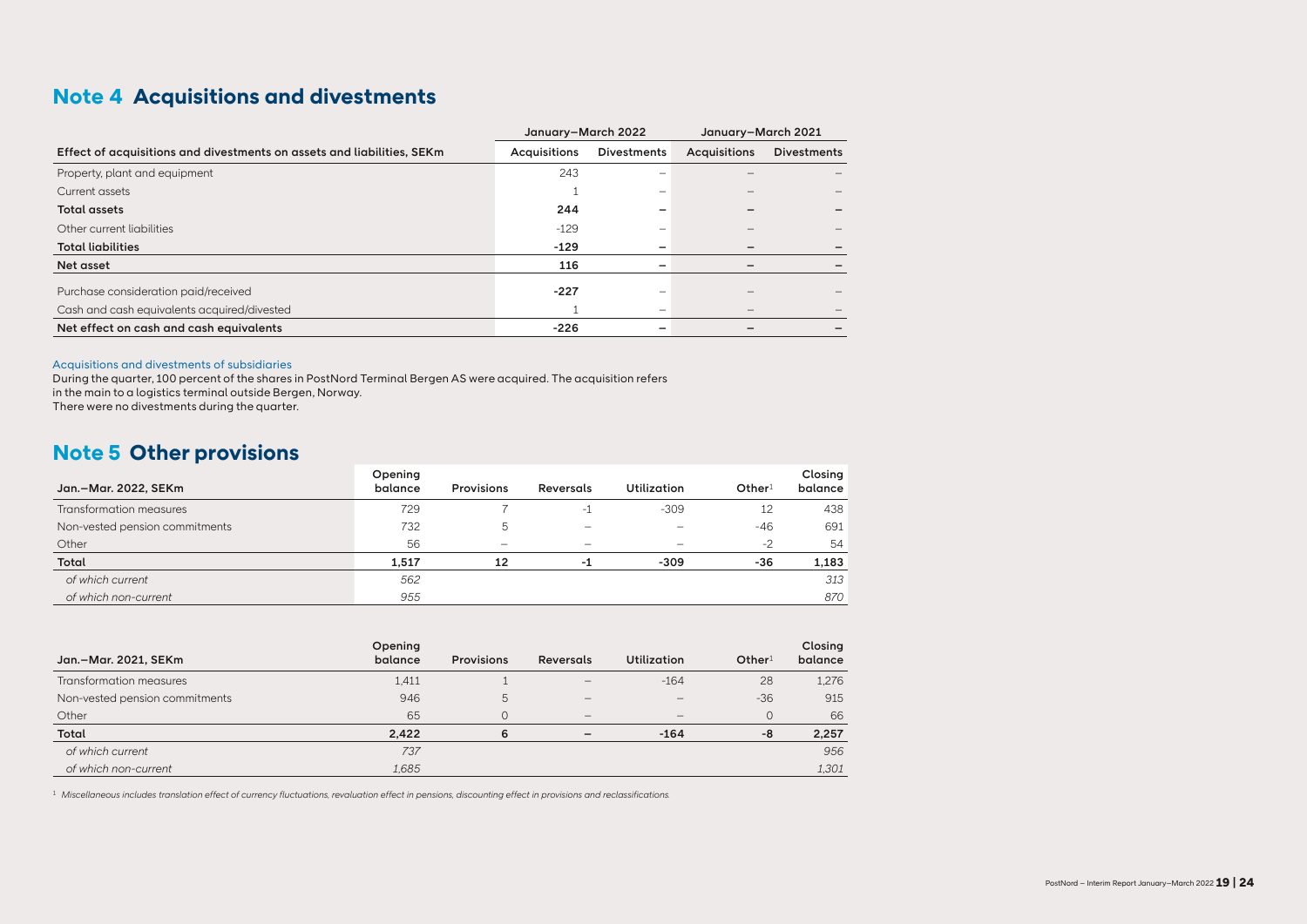# **Note 6 Financial instruments**

|                                                                             | Mar. 31, 2022                                       |                                                                             |                                                                      |                                 |                                                                            |                    |            |  |  |
|-----------------------------------------------------------------------------|-----------------------------------------------------|-----------------------------------------------------------------------------|----------------------------------------------------------------------|---------------------------------|----------------------------------------------------------------------------|--------------------|------------|--|--|
| Carrying amount and fair value of financial assets<br>and liabilities. SEKm | <b>Financial assets</b><br>measured on an<br>income | <b>Financial assets</b><br>accruals basis via measured at amortized<br>cost | <b>Financial liabilities</b><br>measured at fair value<br>via income | hedging purposes                | Derivatives used for Financial liabilities mea-<br>sured at amortized cost | Carrying<br>amount | Fair value |  |  |
| Assets                                                                      | 324                                                 | 10.716                                                                      | $\overline{\phantom{a}}$                                             | $\overline{\phantom{a}}$        |                                                                            | 11,040             | 11.040     |  |  |
| of which, derivatives                                                       | 51                                                  | $\overline{\phantom{m}}$                                                    | $\hspace{0.1mm}-\hspace{0.1mm}$                                      | $\hspace{0.1mm}-\hspace{0.1mm}$ | $\overline{\phantom{0}}$                                                   | 51                 | 51         |  |  |
| <b>Liabilities</b>                                                          |                                                     |                                                                             | $-53$                                                                |                                 | $-7.888$                                                                   | $-7,941$           | $-7,951$   |  |  |
| of which, loan liabilities                                                  |                                                     |                                                                             | $\overline{\phantom{a}}$                                             | $\overline{\phantom{a}}$        | $-2,565$                                                                   | $-2,565$           | $-2,575$   |  |  |
| of which, derivatives                                                       |                                                     |                                                                             | $-53$                                                                |                                 |                                                                            | -53                | -53        |  |  |
| Total financial assets and liabilities, by category                         | 324                                                 | 10.716                                                                      | $-53$                                                                |                                 | $-7.888$                                                                   | 3,099              | 3.089      |  |  |

|                                                                             | Mar. 31, 2021                                       |                                                                                                    |                                            |                          |                                                                                             |                    |                   |  |  |
|-----------------------------------------------------------------------------|-----------------------------------------------------|----------------------------------------------------------------------------------------------------|--------------------------------------------|--------------------------|---------------------------------------------------------------------------------------------|--------------------|-------------------|--|--|
| Carrying amount and fair value of financial assets<br>and liabilities, SEKm | <b>Financial assets</b><br>measured on an<br>income | <b>Financial assets</b><br>accruals basis via measured at amortized measured at fair value<br>cost | <b>Financial liabilities</b><br>via income |                          | Derivatives used for Financial liabilities mea-<br>hedging purposes sured at amortized cost | Carrying<br>amount | <b>Fair value</b> |  |  |
| Assets                                                                      | 272                                                 | 12,747                                                                                             | $\overline{\phantom{m}}$                   | $\overline{\phantom{m}}$ | $\overline{\phantom{a}}$                                                                    | 13,019             | 13,019            |  |  |
| of which, derivatives                                                       | 43                                                  | $\overline{\phantom{a}}$                                                                           | $\overline{\phantom{a}}$                   | $\qquad \qquad -$        | $\hspace{0.1mm}-\hspace{0.1mm}$                                                             | 43                 | 43                |  |  |
| Liabilities                                                                 |                                                     |                                                                                                    | $-14$                                      | $-1$                     | $-9.991$                                                                                    | $-10.006$          | $-10,039$         |  |  |
| of which, loan liabilities                                                  | -                                                   | $\overline{\phantom{a}}$                                                                           | $\qquad \qquad -$                          | $\qquad \qquad -$        | $-3,583$                                                                                    | $-3,583$           | $-3,616$          |  |  |
| of which, derivatives                                                       | $\overline{\phantom{a}}$                            |                                                                                                    | $-14$                                      | $\qquad \qquad =$        |                                                                                             | $-15$              | $-15$             |  |  |
| Total financial assets and liabilities, by category                         | 272                                                 | 12.747                                                                                             | $-14$                                      | -1                       | $-9,991$                                                                                    | 3,013              | 2,980             |  |  |

The Group's assets in financial instruments are mainly measured at amortized cost and consist mainly of accounts receivable, cash and cash equivalents and terminal fees. The Group's assets in currency derivatives are measured at fair value via income.

The Group's interest-bearing liabilities largely consist of long- and short-term loan liabilities, trade payables and terminal fees, which are recognized at amortized cost. Liabilities for currency derivatives are recognized at fair value via income. The Group's interest rate derivatives are recognized at fair value via comprehensive income.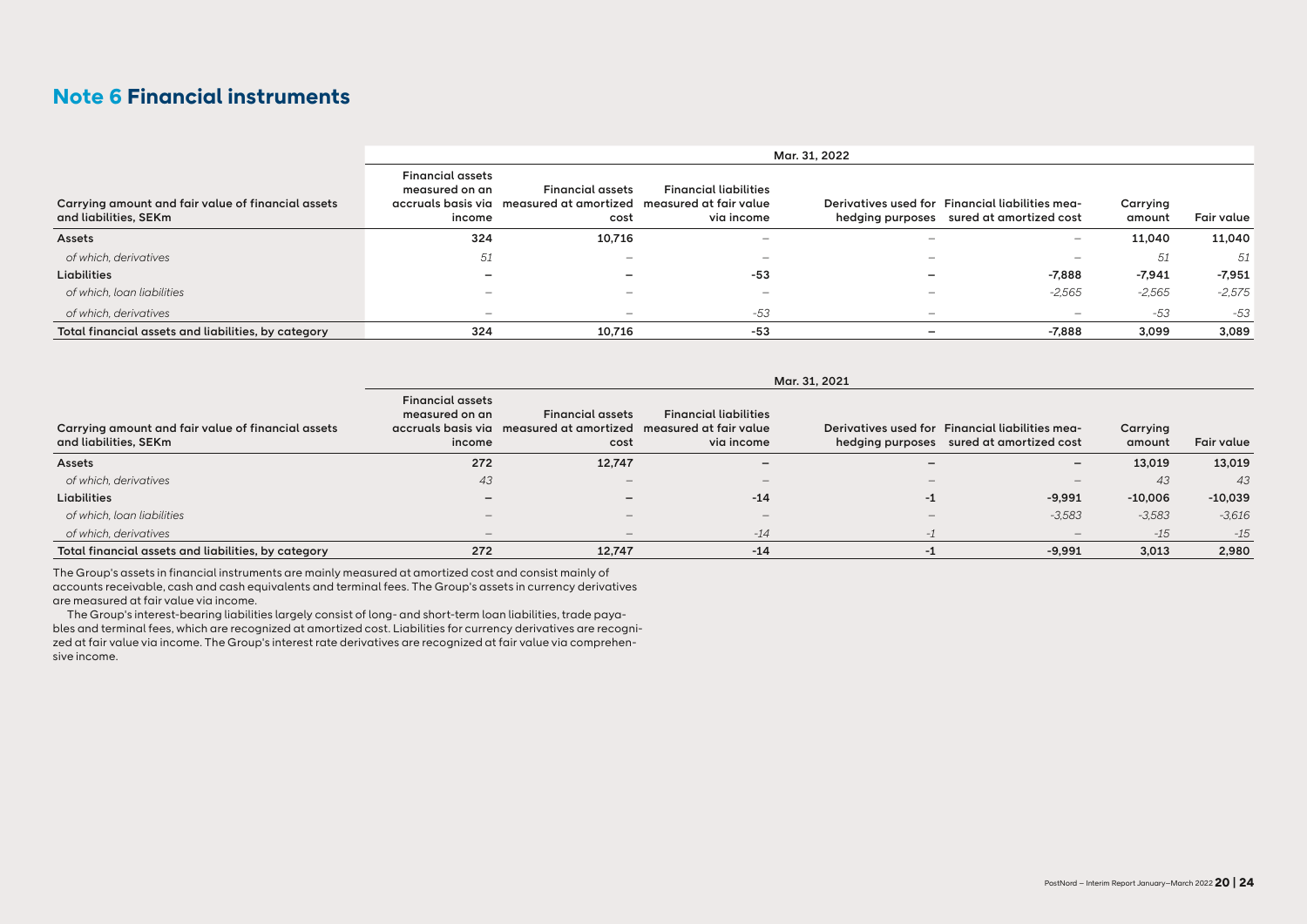# **Note 7 Related parties**

Compensation for the universal service obligation from the Danish State has been recognized in the amount of SEK 46 million (63) in Post Danmark A/S. The amount has been recognized in accordance with IAS 20, Accounting for Government Grants and Disclosure of Government Assistance.

The June 2020 agreement with the Danish State for the July–December 2020 period, the December 2020 agreement for the January–August 2021 period and the August 2021 agreement for the September 2021– December 2022 period are subject to approval by the European Commission. Up to March 31, 2022, approval has not been obtained and thus the compensation has not been received. The claim on the Danish State for compensation for the universal service obligation amounted to SEK 458 million (218) on March 31, 2022.

# **Note 8 Definitions and alternative key performance indicators**

The Group's financial information has been prepared in accordance with IFRS. References are made to a number of alternative financial key performance indicators that are not defined in IFRS. These key performance indicators provide additional information and are used as guidance for the Group Leadership Team, Board of Directors and external stakeholders in their analysis of the Company's operations. Because not all companies calculate financial measures in the same way, these indicators are not always comparable with indicators used by other companies.

The alternative key performance indicators used by PostNord are important in securing focus areas and linking to business model and strategy.

#### **Definitions:**

### Operating margin

Operating income in relation to net sales.

#### Items affecting comparability

Items that are not recurring, or that do not relate directly to operating activities. The items must be of a material nature. For example, capital gains on sales of assets and impairment of assets.

Ongoing restructuring costs are not regarded as items affecting comparability.

#### Adjusted operating income

Operating income excluding items affecting comparability.

Adjusted operating margin Adjusted operating income in relation to net sales.

#### Net debt

Interest-bearing liabilities, provision for pensions, lease liabilities minus cash and cash equivalents, financial investments, financial receivables as described in IAS 19 that are recognized as other non-current receivables and short-term investments.

| <b>SEK<sub>m</sub></b>                           | Mar. 31,<br>2022 | Dec. 31,<br>2021 | Sept. 30,<br>2021 | June 30,<br>2021 | Mar. 31.<br>2021 |
|--------------------------------------------------|------------------|------------------|-------------------|------------------|------------------|
| Current interest-bearing liabilities             | 14               | 513              | 513               | 1.356            | 1.356            |
| Current lease liabilities                        | 1.359            | 1.371            | 1.352             | 1.324            | 1.336            |
| Non-current interest-bearing liabilities         | 2.750            | 2.752            | 2.748             | 2.751            | 2.743            |
| Non-current lease liabilities                    | 4.570            | 4.499            | 4.613             | 4.618            | 4,887            |
| Pensions <sup>1</sup>                            | -                | 1.386            | 811               | 1.483            | 2.486            |
| Non-current interest-bearing receivables         | $-195$           | $-196$           | $-190$            | $-187$           | $-190$           |
| Non-current interest-bearing receivables, leases | $-78$            | $-81$            | $-84$             | $-87$            | $-90$            |
| Other non-current receivables <sup>2</sup>       | $-442$           | $-105$           | $-104$            | $-123$           | $-94$            |
| Current interest-bearing receivables             | $\Omega$         | $\Omega$         | $-2$              | $-5$             |                  |
| Current interest-bearing receivables, leases     | $-11$            | $-11$            | $-11$             | $-11$            | $-11$            |
| Cash and cash equivalents                        | $-4.979$         | $-6.242$         | $-6.238$          | $-6.979$         | $-6.821$         |
| Net debt                                         | 2.987            | 3.885            | 3.408             | 4.140            | 5.602            |

<sup>1</sup> I*ncluding assets under management. When the plan assets exceed the estimated present value of the pension commitments, they are recognized as Non-current receivables.*

<sup>2</sup> The amount is the portion of non-current receivables that is attributable to funded defined-benefit disability pension plans and defined-bene*fit pension plans measured in accordance with IAS 19.*

### Net debt ratio

Net liability in relation to equity.

#### Net debt excluding leases in accordance with IFRS 16

Interest-bearing liabilities, provision for pensions, minus cash and cash equivalents, financial investments, financial receivables as described in IAS 19 that are recognized as other non-current receivables and shortterm investments.

#### Equity excluding leases in accordance with IFRS 16

Equity excluding effect of IFRS 16 in accordance with IFRS 16.

*Cont. on next page*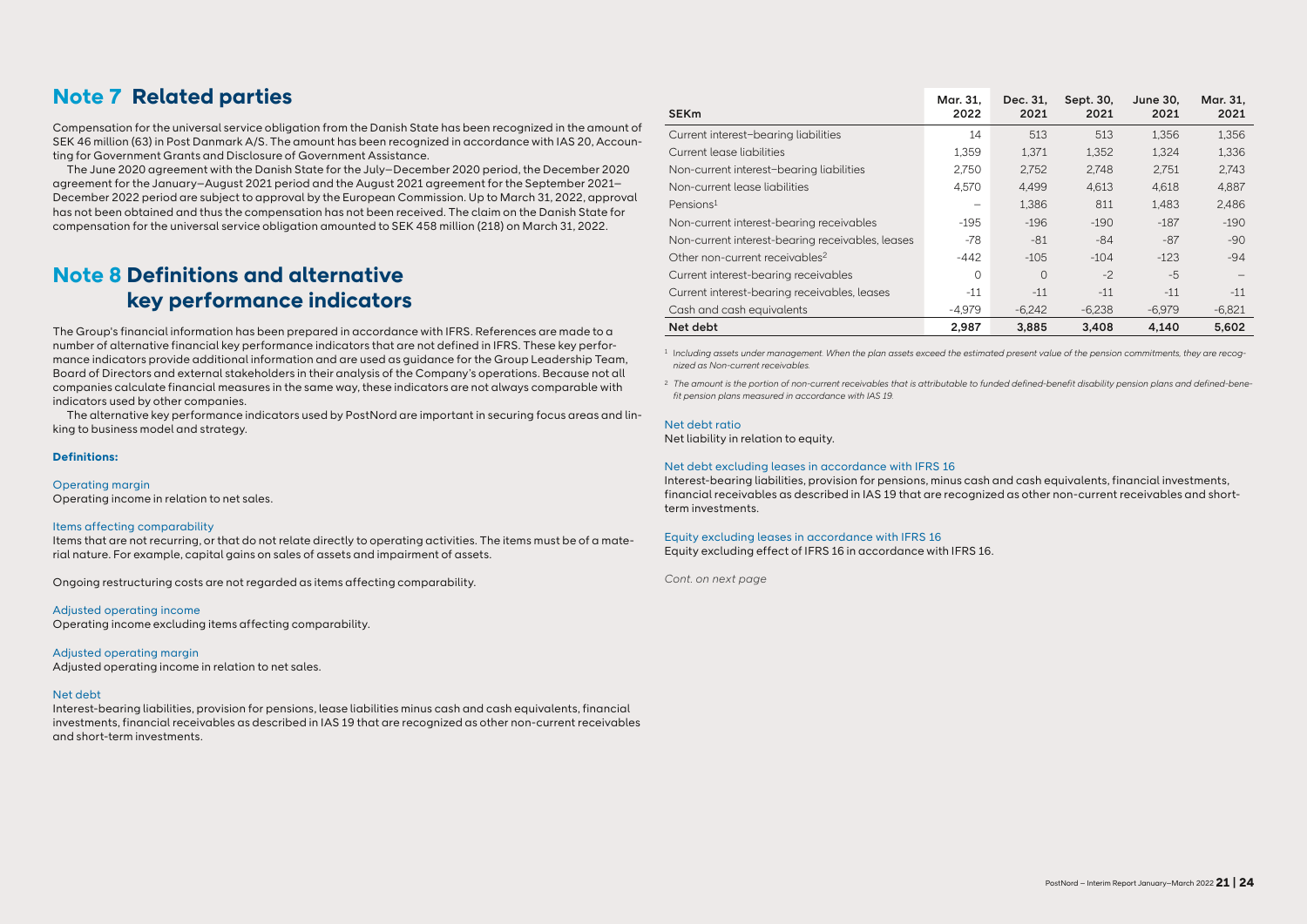*Note 8 (cont.)*

# **Reconciliation with financial statements**

| <b>SEKm</b>                                             | Mar. 31.<br>2022 | Dec. 31.<br>2021 | Mar. 31.<br>2021 |
|---------------------------------------------------------|------------------|------------------|------------------|
| Equity as per Statement of financial position           | 10.581           | 9.133            | 7.537            |
| Accumulated effect of leases in accordance with IFRS 16 | 322              | 326              | 329              |
| Equity excluding leases in accordance with IFRS 16      | 10.903           | 9.459            | 7.866            |

#### Net debt ratio excluding leases in accordance with IFRS 16

Net debt excluding leases in accordance with IFRS 16 in relation to equity excluding leases in accordance with IFRS 16.

#### Financial preparedness

Cash and cash equivalents, short-term investments and unutilized committed credit line.

Operating income over the 12 months to the end of the period Total operating income for four quarters.

Operating capital Non-interest-bearing assets, less non-interest-bearing liabilities.

| <b>SEKm</b>                                                    | Mar. 31.<br>2022 | Dec. 31,<br>2021 | Mar. 31.<br>2021 |
|----------------------------------------------------------------|------------------|------------------|------------------|
| <b>ASSETS</b>                                                  |                  |                  |                  |
| Goodwill                                                       | 2.631            | 2.582            | 2.581            |
| Other non-current intangible assets                            | 456              | 475              | 431              |
| Property, plant and equipment                                  | 7.869            | 7.422            | 6.999            |
| Right-of-use assets                                            | 5,772            | 5.694            | 6.054            |
| Participations in associated companies                         | 184              | 159              | 165              |
| Other non-current receivables excl. funded disability pensions | 241              | 248              | 337              |
| Deferred tax assets                                            | 45               | 23               | 244              |
| Inventories                                                    | 91               | 83               | 82               |
| Tax assets                                                     | 465              | 415              | 507              |
| Trade receivables                                              | 4.578            | 5.331            | 4,607            |
| Prepaid expenses and accrued income                            | 1,299            | 1,263            | 1,159            |
| Other current receivables                                      | 99               | 260              | 410              |
| Assets held for sale                                           | 9                |                  | 23               |
| Other non-current liabilities                                  | $-70$            | $-70$            | $-45$            |
| Other provisions                                               | $-870$           | $-955$           | $-1.301$         |
| Deferred tax liabilities                                       | $-583$           | $-200$           | $-129$           |
| Trade payables                                                 | $-2,918$         | $-3.381$         | $-2,559$         |
| <b>Tax liabilities</b>                                         | $-268$           | $-202$           | $-371$           |
| Other current liabilities                                      | $-1,201$         | $-1.227$         | $-1,300$         |
| Accrued expenses and deferred income                           | $-3,946$         | $-4.340$         | $-3,798$         |
| Other provisions                                               | $-313$           | $-562$           | $-956$           |
| <b>Total capital employed</b>                                  | 13,568           | 13,018           | 13,140           |

#### Return on capital employed (ROCE)

Operating income for a rolling 12-month period, in relation to average operating capital

#### Core staff

Refers to all full- and part-time regular employees.

#### Average number of employees (FTE)

The total number of paid employee hours divided by the standard number of hours for a full-time employee during the cumulative period from the beginning of the year.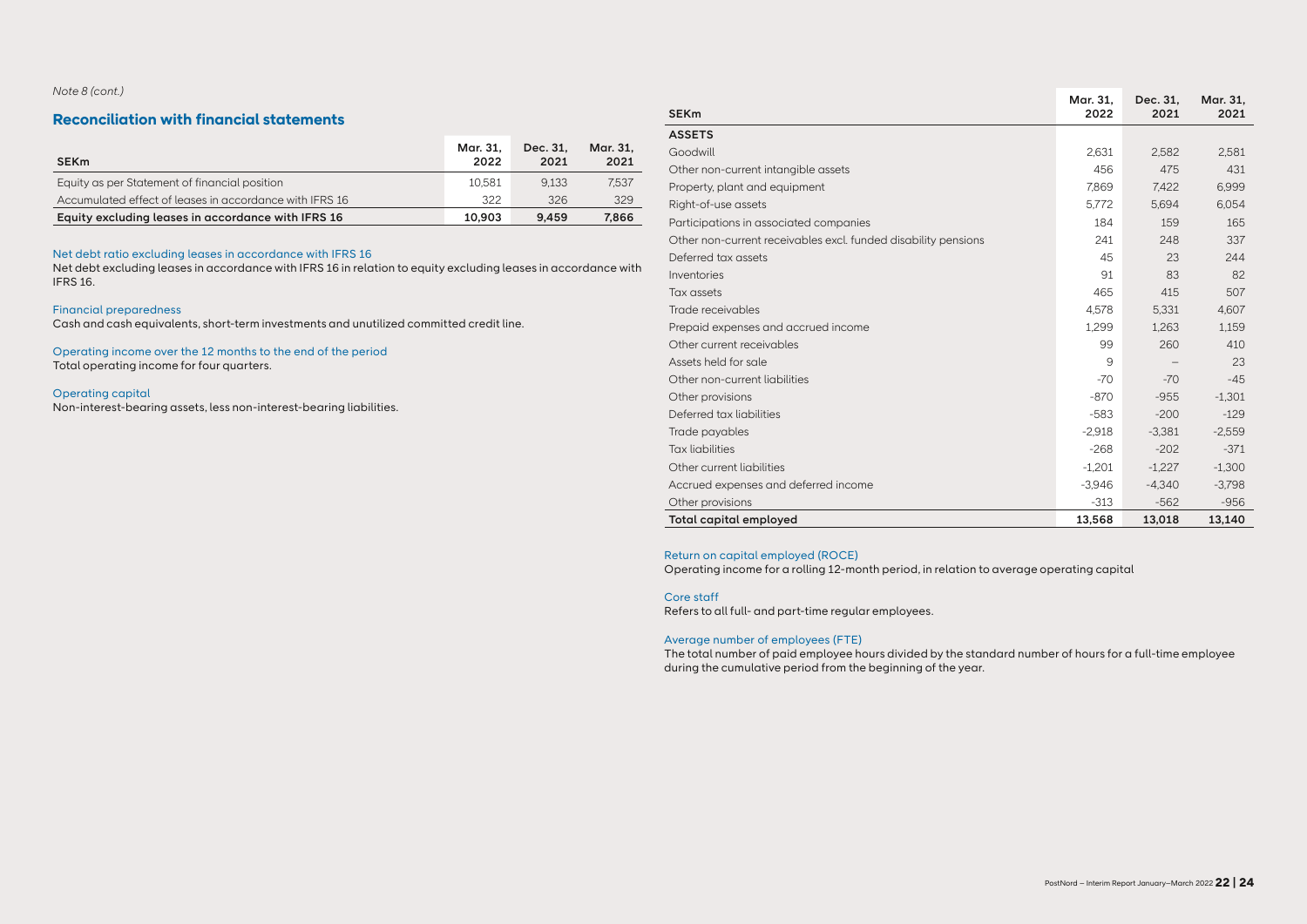# **Quarterly data**

| SEKm. if not otherwise stated                         | Q1 2022  | Q4 2021   | Q3 2021  | Q2 2021  | Q1 2021  | Q4 2020   | Q3 2020  | Q2 2020  | Q1 2020  |
|-------------------------------------------------------|----------|-----------|----------|----------|----------|-----------|----------|----------|----------|
| The Group                                             |          |           |          |          |          |           |          |          |          |
| Net sales                                             | 9,772    | 10,843    | 9,340    | 10,323   | 10,187   | 10,978    | 8,919    | 9,328    | 9,504    |
| Other operating income                                | 285      | 294       | 214      | 85       | 360      | 243       | 455      | 418      | 311      |
| Operating expenses                                    | -9,960   | $-10,374$ | $-9,231$ | $-9,891$ | $-9,669$ | $-10,378$ | $-8,625$ | $-9,230$ | $-9,501$ |
| of which, personnel expenses                          | $-4,059$ | $-4,132$  | $-3,535$ | $-4,049$ | $-4,086$ | $-4,181$  | $-3,594$ | $-3,976$ | $-3,953$ |
| of which, transport expenses                          | $-2,952$ | $-2,960$  | $-2,683$ | $-2,757$ | $-2,683$ | $-2,725$  | $-2,458$ | $-2,514$ | $-2,713$ |
| of which, other expenses                              | $-2,286$ | $-2,615$  | $-2,366$ | $-2,442$ | $-2,260$ | $-2,772$  | $-1,921$ | $-2,090$ | $-2,202$ |
| of which, depreciation and impairments                | $-664$   | $-666$    | $-647$   | $-643$   | $-640$   | $-700$    | $-653$   | $-651$   | $-632$   |
| Operating income (EBIT)                               | 98       | 762       | 323      | 518      | 878      | 843       | 747      | 517      | 314      |
| Operating margin (EBIT) (%)                           | 1.0      | 7.0       | 3.4      | 5.0      | 8.6      | 7.7       | 8.4      | 5.5      | 3.3      |
| Adjusted operating income (Adjusted EBIT)             | 98       | 653       | 284      | 518      | 805      | 833       | 520      | 404      | 314      |
| Cash flow from operating activities                   | 225      | 1,524     | 518      | 835      | 1,134    | 877       | 1,342    | 1,175    | 757      |
| Net debt                                              | 2,987    | 3,885     | 3,408    | 4,140    | 5,602    | 8,064     | 9,479    | 10,382   | 9,103    |
| Return on capital employed (ROCE), %                  | 13.0     | 19.2      | 19.9     | 23.0     | 22.9     | 18.6      | 12.2     | 7.0      | 2.6      |
| Operating capital                                     | 13,568   | 13,018    | 12,807   | 12,794   | 13,140   | 12,969    | 12,809   | 13,200   | 13,084   |
| Average number of employees (FTE)                     | 27,015   | 29,498    | 28,821   | 28,258   | 27,698   | 28,597    | 28,655   | 27,695   | 27,077   |
| Staffing numbers (basic) at end of period             | 26,316   | 26,582    | 26,596   | 26,904   | 26,814   | 26,501    | 26,506   | 26,882   | 27,228   |
| Volumes, millions <sup>1</sup> :                      |          |           |          |          |          |           |          |          |          |
| Sweden, letter                                        | 259      | 289       | 246      | 279      | 302      | 326       | 267      | 292      | 330      |
| Denmark, letter                                       | 47       | 53        | 43       | 47       | 52       | 58        | 52       | 49       | 61       |
| Group, parcels (volumes between countries eliminated) | 59       | 72        | 58       | 65       | 65       | 73        | 55       | 57       | 50       |

<sup>1</sup> *The data on volumes have been modified using a calculation method that better reflects the revenue recognized and the transfer of "Varubrev" from letters to parcels. Figures for comparison have been restated.*